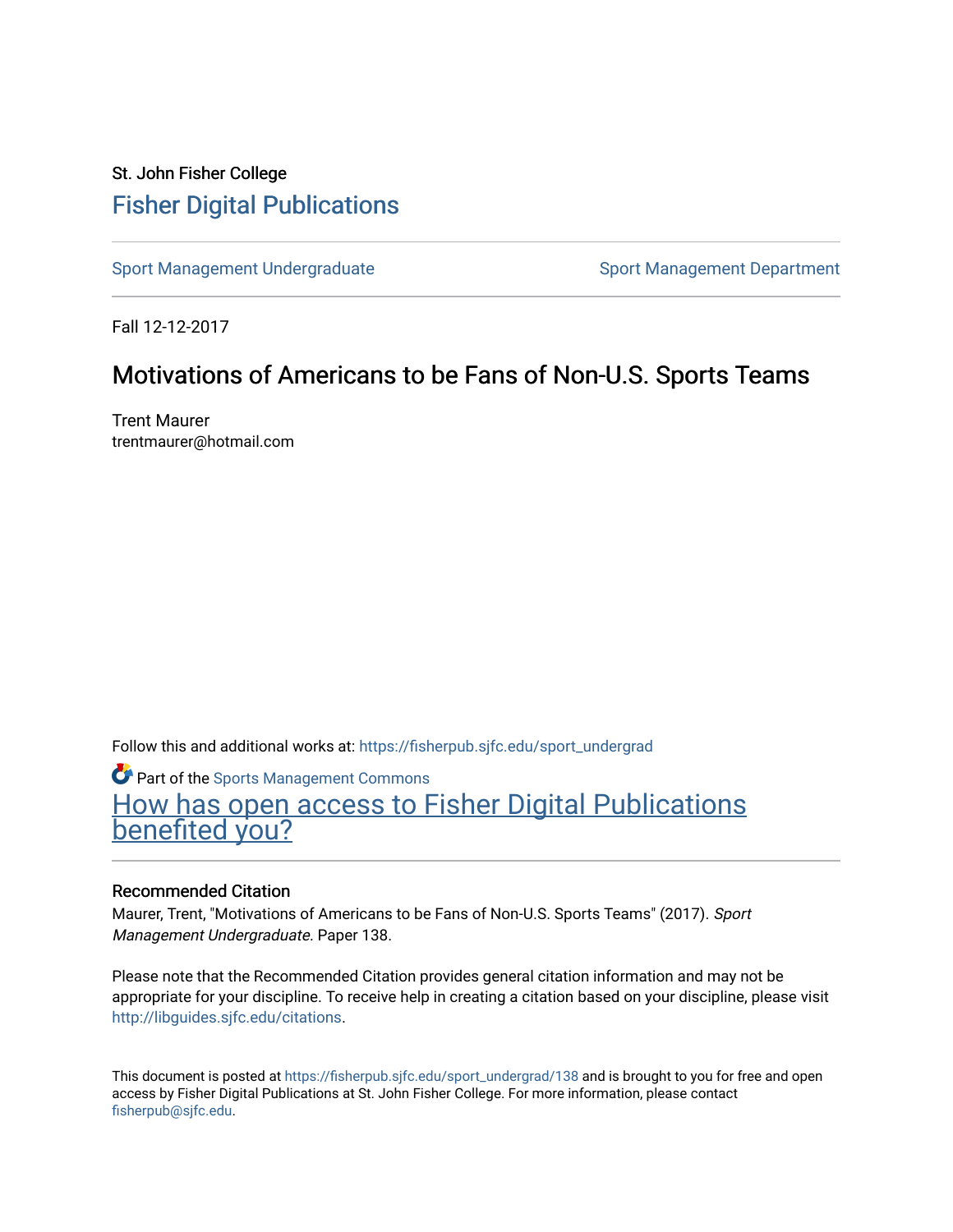# Motivations of Americans to be Fans of Non-U.S. Sports Teams

# Abstract

This research was conducted to gain a better understanding of why American sports fans chose to follow international teams and how they consumed the international sports product. The results provided can assist sports marketers learn about the various ways to expand their business internationally and the key factors that most influence non-domestic fans. By understanding fan motivations in an international context, marketers can more effectively execute their business plans when trying to sell in foreign markets. Previous information was gathered regarding fan motivations and behavior, but little was known about fandom abroad.

The data were measured through a 13 question survey and randomly sent out to a sample of 1500 students at a northeastern college in the United States. The 29 complete responses were statistically analyzed and used to develop results. From the analyses, the top three most influential factors motivating Americans to follow international sports were: influence of a star player or coach, the location of the team and the league in which they play in. These three factors were the primary reasons why individuals chose to become fans of certain teams and should be utilized in international sports sales/marketing strategies.

Document Type Undergraduate Project

Professor's Name Katharine Burakowski

Keywords sports, international, fandom, motivational factors

# Subject Categories

Sports Management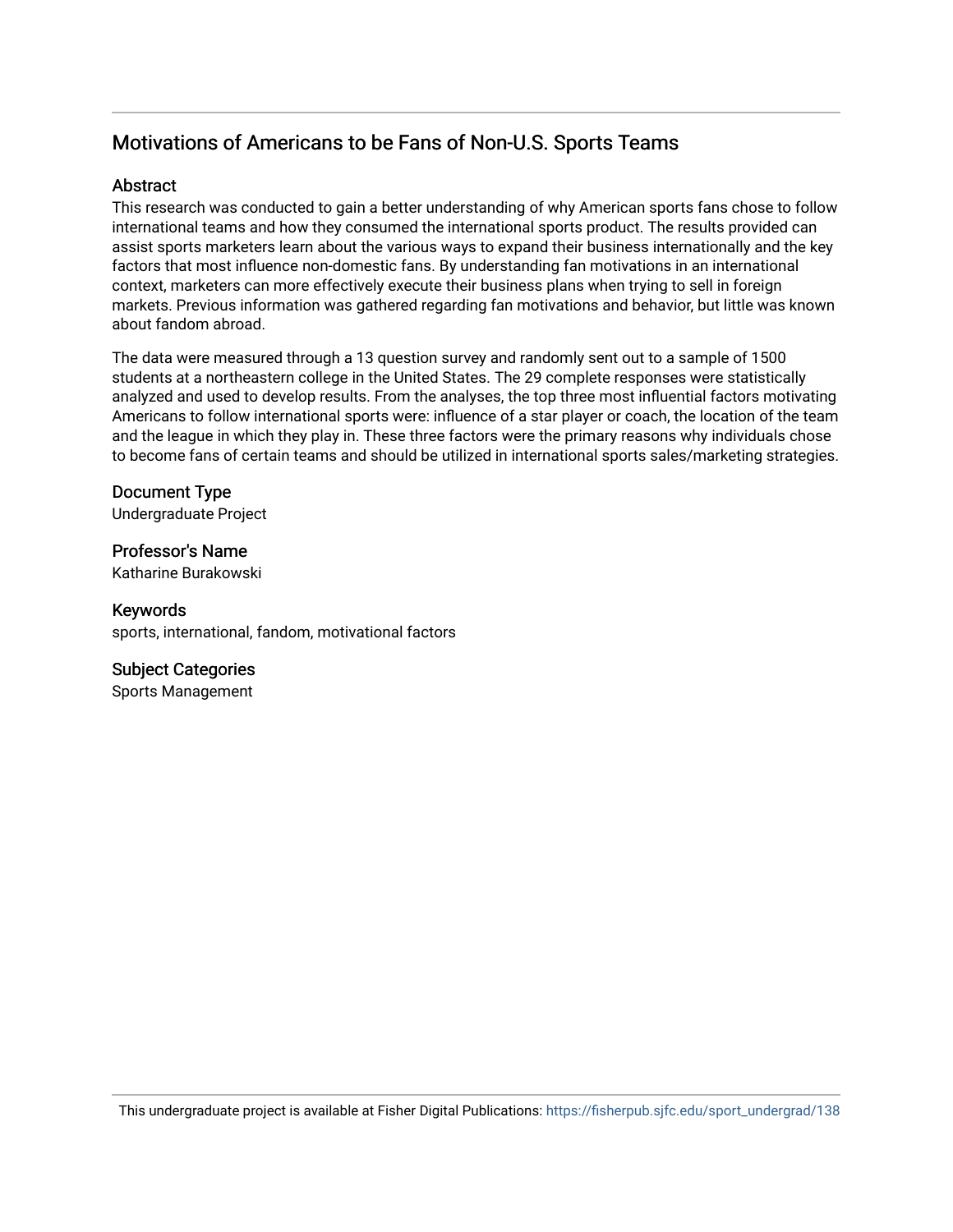Motivations of Americans to be Fans of Non-U.S. Sports Teams

Trent Maurer

St. John Fisher College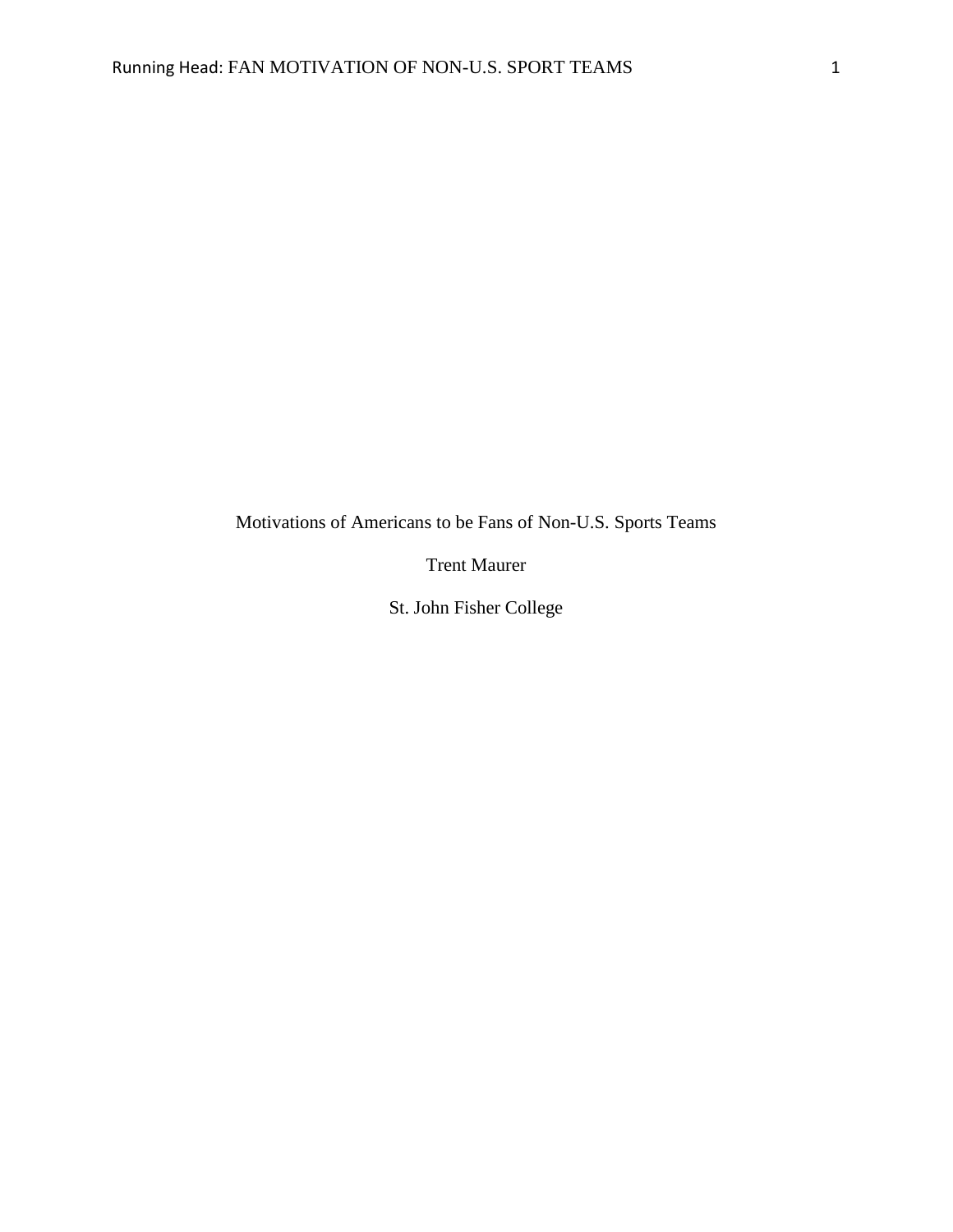# **Executive Summary**

This research was conducted to gain a better understanding of why American sports fans chose to follow international teams and how they consumed the international sports product. The results provided can assist sports marketers learn about the various ways to expand their business internationally and the key factors that most influence non-domestic fans. By understanding fan motivations in an international context, marketers can more effectively execute their business plans when trying to sell in foreign markets. Previous information was gathered regarding fan motivations and behavior, but little was known about fandom abroad.

The data were measured through a 13 question survey and randomly sent out to a sample of 1500 students at a northeastern college in the United States. The 29 complete responses were statistically analyzed and used to develop results. From the analyses, the top three most influential factors motivating Americans to follow international sports were: influence of a star player or coach, the location of the team and the league in which they play in. These three factors were the primary reasons why individuals chose to become fans of certain teams and should be utilized in international sports sales/marketing strategies.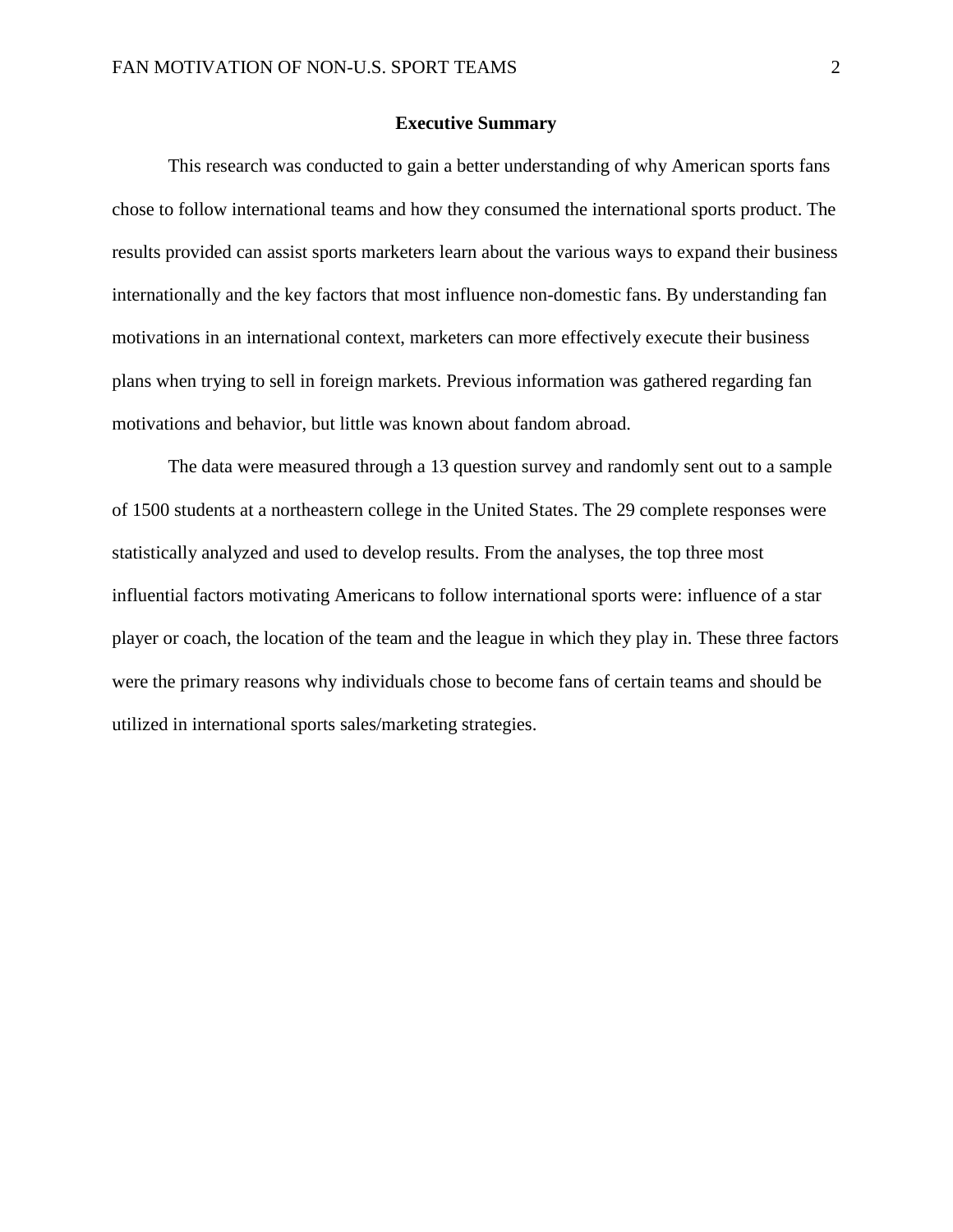Motivations of Americans to be Fans of Non-U.S. Sports Teams

The power of sports is its ability to breaks barriers and unite people from all over the world to on a common ground. Soccer is soccer, no matter where it's played and because of this, players and fans alike can understand the same game even if they don't speak the same language. Fans of sport are passionate for their favorite team and will cheer for them unconditionally, regardless of wins and losses.

Professional sports leagues offer the highest level of talent in their respective sport, which results in a large number of passionate fans. Although the United States is home to four major professional sports leagues, the highest level of soccer (the world's most popular sport) is played primarily in Europe. Top international sports leagues, such as the English Premier League, have not only grown their business in their own domestic markets, but also across every continent in the world, especially in North America. Manchester United of the English Premier League sold more licensed jerseys in the U.S. than all of the American based Major League Soccer teams (20 total) combined (Kerr & Gladden, 2008). International sports leagues have brought their sports product into the United States which resulted in a large following of their teams. In order for U.S. sports leagues to experience the same financial gains as their international predecessors, U.S. leagues must understand what influences people to outsource their fandom.

# **Literature Review**

# **Fan Identification with Sports Brands**

Much like the sports product itself, leagues and teams are unique in their own way. Each league and team is located in various cities, have their own team name, multiple color schemes, logos, jerseys and stadiums (Kerr & Gladden, 2008). They also have their own unique fan bases, comprised of both males and females varying in age, ethnicity, income level, educational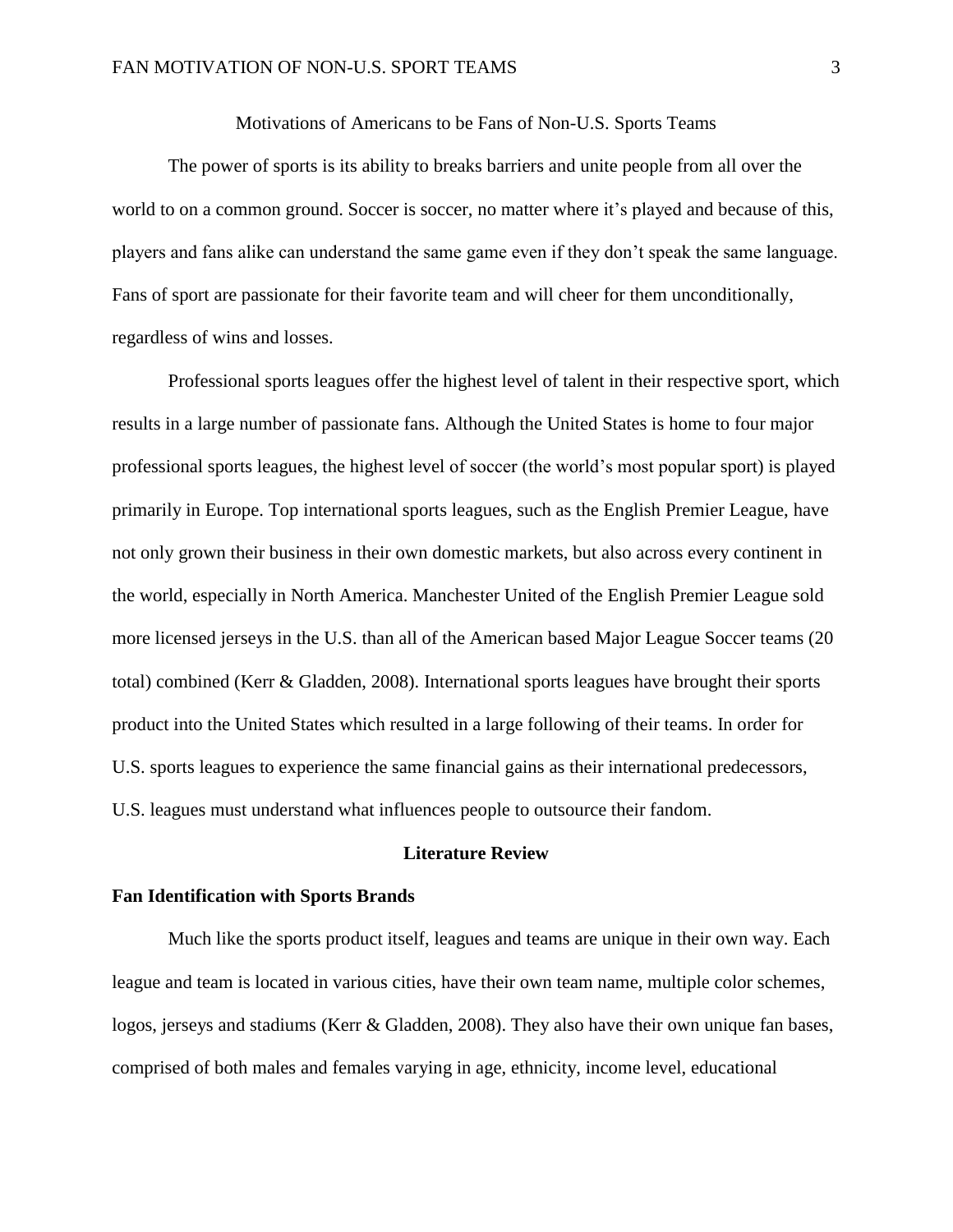background, etc. Every team and every individual is different, which makes sports so fascinating to see strangers unite to cheer on their teams.

In order for teams to develop their brand, it's important for them to grow their brand equity. Kerr & Gladden define brand equity as "a set of brand assets and liabilities linked to a brand, its name and symbol, that add to or subtracts from the value provided by a product or service" (2008, p. 60). Strengthening a team's brand equity is a critical aspect of enhancing fan loyalty and improving overall business (Kerr & Gladden). There are many ways for organizations to build their brand equity and thus build a stronger relationship between the fan and brand. Brand equity starts with the financial resources made available for the organization. Having ample financial options allows for organizations to increase their chances of sporting success by being able to sign high caliber talent and upgrading facilities to the highest level (Kerr & Gladden). It's estimated that 30% of non-European soccer fans follow a specific club because they like an individual player (Kerr & Gladden), which allows for teams to capitalize on signing big name players. Brand equity also develops from the conference or league the team is associated with. These leagues have built their own brands through their rich history and strong reputations which results in benefits for the teams playing in them. Teams are much more likely to sign high caliber talent if they are members in a well-known league and build more brand equity because of it. Being a team in a reputable league and with a strong brand image is reflected by the ability of the organization to generate media coverage outside of its home market (Kerr & Gladden). Besides media coverage, other benefits for a team experiencing high brand equity include less drastic revenue when the team loses, the ability to charge price premiums, more sponsorship interest and more licensing and merchandising opportunities arise (Mullin, Hardy & Sutton, 2007). Teams with high brand equity include Manchester United, Real Madrid,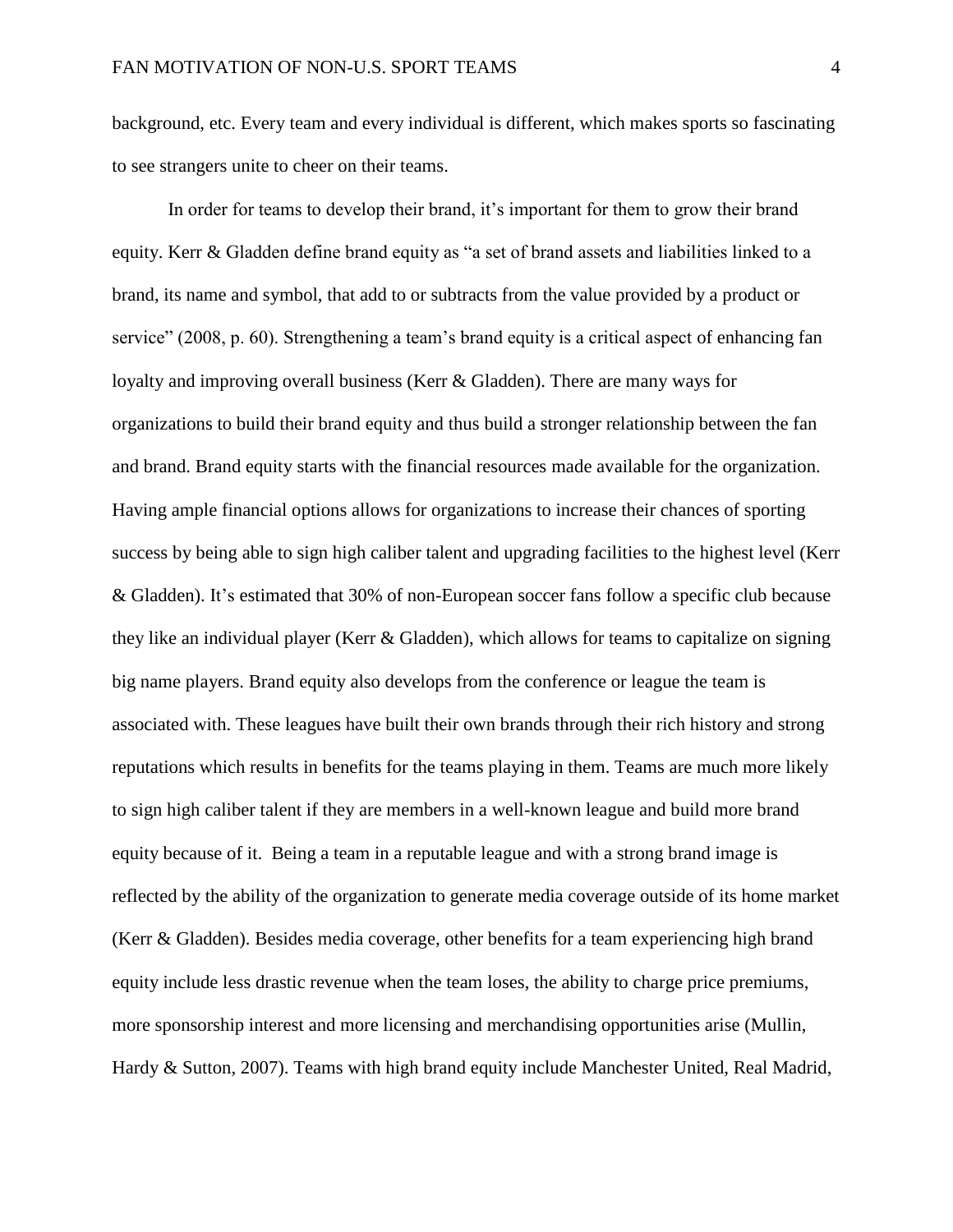Boca Juniors and Bayern Munich all of which are highly regarded as the poster child of their respective leagues and the soccer community (Kerr & Gladden).

Teams with high brand equity are ideally what fans are interested in and want to affiliate themselves with.

Each fan has their own journey of affiliation towards a particular team. Dwyer, Greenhalgh & LecCrom (2015) found that these relations are unique because of the emotional, familial, regional and educational factors that tie a fan to share a tie to the team. Some grow up fans of a specific team because their parents influenced them, other fans support the local team, while some like a certain player or coach. Hyatt & Foster describe the process for aligning with a team as, "fans first become aware the team exists, then become attracted to it, then find themselves attached, and finally become allegiant" (2015, p. 444). The process evolves the fan's emotions and over time, the bond will continue to grow. Fans form an emotional attachment to brands when their feelings occur in a way similar to relationships built between people (Fillis & Mackay, 2014).

It is human nature for individuals to want to experience various levels of involvement (Fillis & Mackay, 2014). The more people are involved with an organization, the greater their experiences will be. For example, when fans become more committed to a team, they will increase the frequency of following and watching the team live (Hyatt & Foster, 2015). Once affiliated with a team, "fans exhibit higher-level internal involvement than non-fans and are prepared to alter their lifestyles to accommodate their fanaticism" (Fillis & Mackay, 2014, p. 336). This can be seen by fans purchasing merchandise to show off their fandom, or watching an early morning match due to various time zones that non-fans wouldn't participate in. Regardless of their purchasing or viewing habits, fans are intense and often very loyal to their teams.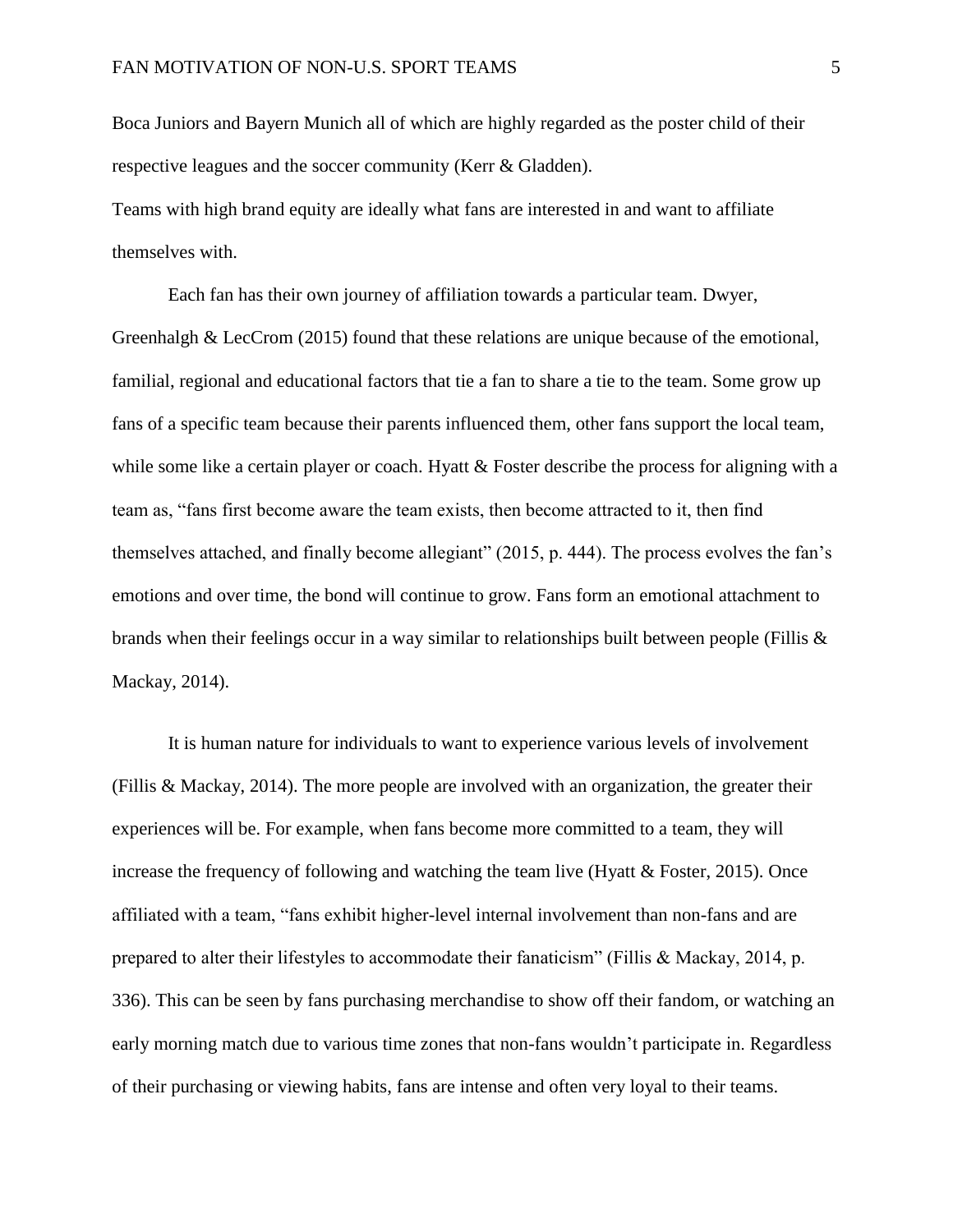# **Fan Behavior**

After associating themselves with a sports brand, fans build on their relationship with the team by actively engaging in various components of the fan experience (Wann, Grieve & Pease, 2008). This can include attending live games, watching the games on television, purchasing merchandise, wearing apparel, tailgating at games, among others. Everyone has different interest and commitment degrees which is why there are different measures of fandom. Kwon & Trail (2001) used a three level system to identify fans. Level 1 starts at "social fans", who have a low level of identification with a specific team/player. They enjoy the entertainment value of sport and the socialization at games, rather than the score and records (Kwon & Trail). Level 2 consists of "focus fans" who have moderate identification and might stray away from the team if they start to lose. Level 3 are "vested fans" who have a strong and lasting relationship with their team, are generally not affected by losing, and will stick with their team (Kwon & Trail). Ideally for teams, they'd like to get all fans at level three and continue to move them up the escalator to increase their attendance. A highly vested fan is 66% more likely to attend a game than a focus fan and will attend almost twice as many games (Kwon  $\&$  Trail). Furthermore, highly identified fans are also more likely to monitor their team in the media, purchase merchandise and purchase products from team sponsors (Kerr & Emery, 2011).

Fans who have a higher level of fandom share similar opinions and behaviors regarding the supporting team, resulting in the formation of support groups. (Dwyer, Greenhalgh  $\&$ LecCrom, 2015). Having fans interact with other people who have the same interests as they do is great for the organization. Sports communities consist of people participating in rituals and traditions of the team. Traditions range from New Zealand's most popular rugby ream, The All Blacks' Haka dance, which hails from a traditional war dance, to fan created fight songs such as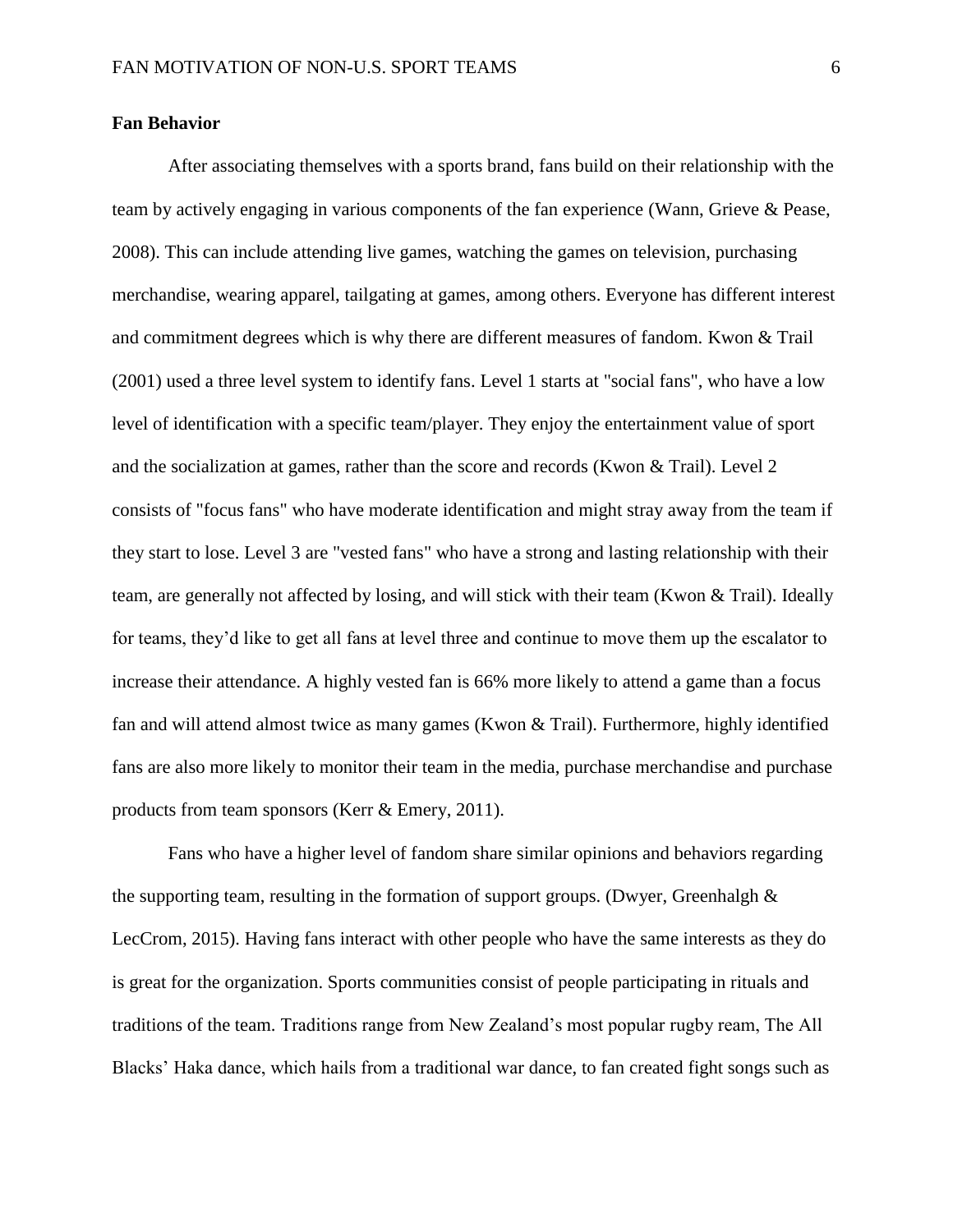the Buffalo Bills' shout song which is played after every Bills scoring play. The high level of brand interactions mean that there's more intention to attend games, purchase merchandise and recommend the team's games to others (Dwyer, Greenhalgh & LecCrom, 2015). Reasoning behind the high level of interactions can be related several factors, including team success. People want to associate themselves with a high quality brand, so by affiliating themselves with a successful team, they believe that their own self-image will be enhanced (Kwak, Kim & Hirt, 2011). Resulting in the fulfillment of self-esteem goals that the individual is looking for.

The formation of support groups is due in part to human nature of wanting to socialize with likeminded individuals. Factors that help shape fan attendance can be attributed to socialization and individuals' desires to benefit from group affiliation, camaraderie, entertainment and self-esteem enhancement (Fillis & MacKay, 2014). Forming groups and interacting at sports parties, tailgates and live events help achieve the human desire of socialization. In the study developed by Wann, Grieve & Pease (2008), they discovered the differences in the needs of individuals to experience socialization factors at both nonaggressive and aggressive sporting events. Through their results, they discovered that fans with a preference in aggressive sports reported higher levels of eustress, self-esteem and group affiliation motivations than nonaggressive sports fans. Emotional connections with other sports enthusiast drive fan behaviors and consumption patterns across various sports.

#### **Fan Behavior in an International Context**

Outside the United States lies millions of sports fans untapped by American sports franchises and leagues. In Europe, for example, there are millions of fans that support the English Premier League soccer league (Kerr & Emery, 2011). Three of the Big Four American sports leagues (NFL, MLB, NBA and NHL) have done a great amount of promoting their brand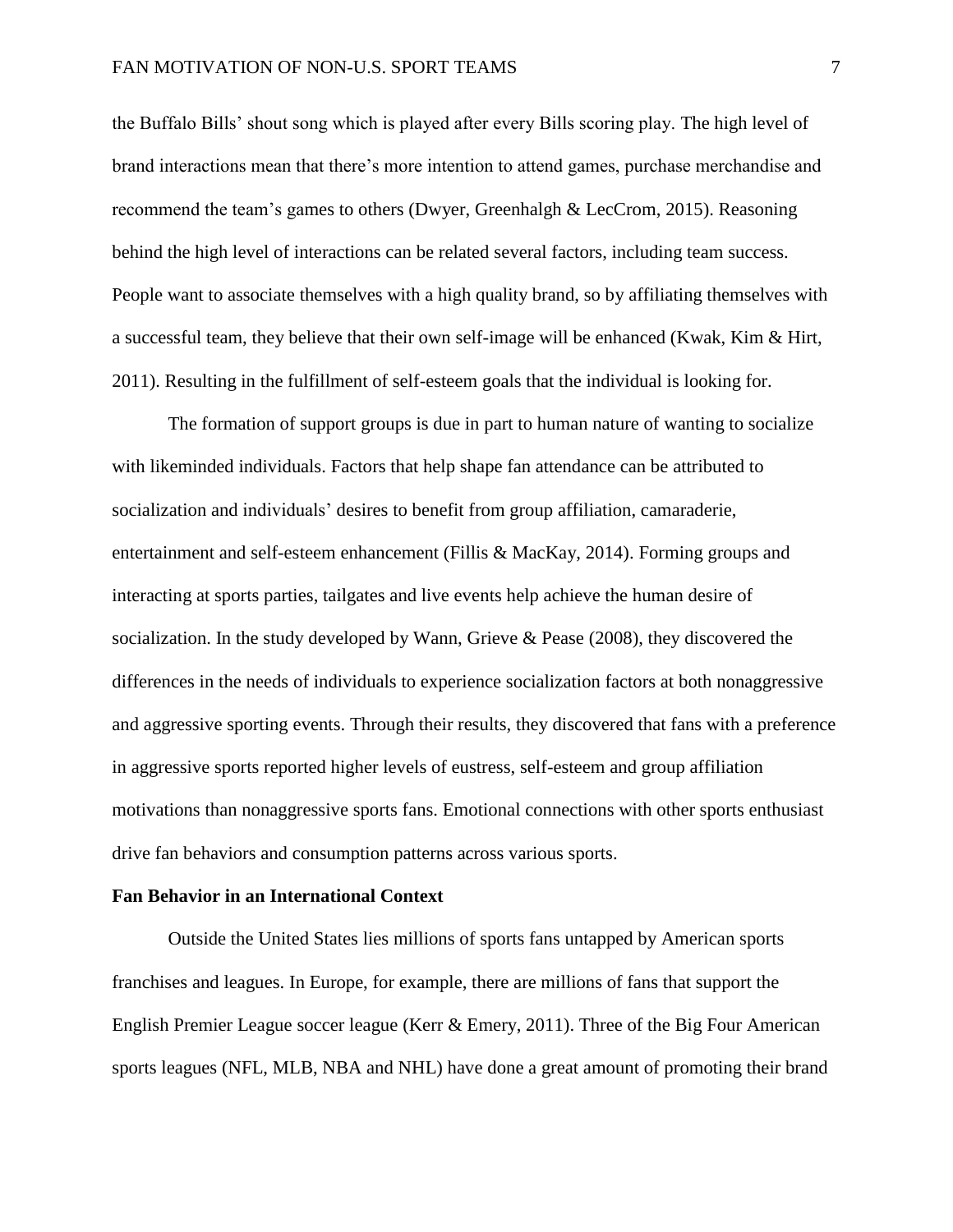globally and attracting fans for nearly every continent. However, there are still many more countries and areas yet to fully be explored. Of the four major U.S. leagues, the NFL is lagging behind and while they have made a point to host at least one game per season in London since 2007, they have yet to touch the rest of Europe (Gardiner, 2016). The NFL has also restarted their Mexico series as they will host a game in Mexico City in 2016 for the first time since 2005 when the stadium sold over 103,000 tickets (Associated Press, 2009). The NFL saw success with the Mexico series in 2005 as it marked the most attended regular season NFL game in history for four years until the Cowboys reset the record (Associated Press). There is certainly a market abroad for the NFL and although they don't have a team in Europe yet, there is reason to speculate one might be in the next 15 years (Gardiner).

If the NFL were to expand in parts of Europe or Asia, they must first understand what lies ahead for their product as well as how to properly market to their potential fans. The ability for brands to reach international markets became much easier with the growth of technology. Technology advances have led to the ability for sports to globalize and bring their brands worldwide (Kerr & Emery, 2011). Using technology to broadcast live sports across the globe allows leagues to gain interest and awareness from prospective fans. The NBA grew their international brand image was by signing players from overseas and giving fans from the player's homeland someone to root for (Yu, 2010). In taking the next step, the NBA also signed broadcasting rights to show games in China for free (Mullin, Hardy & Sutton, 2007). Back in 2005, 30 million Chinese viewers regularly watched Yao Ming and Houston Rockets' games due to their connection and pride for the great 7'8" center (Kerr & Gladden, 2008). By broadcasting games and expanding to international waters, the NBA grew their business and fan base exponentially.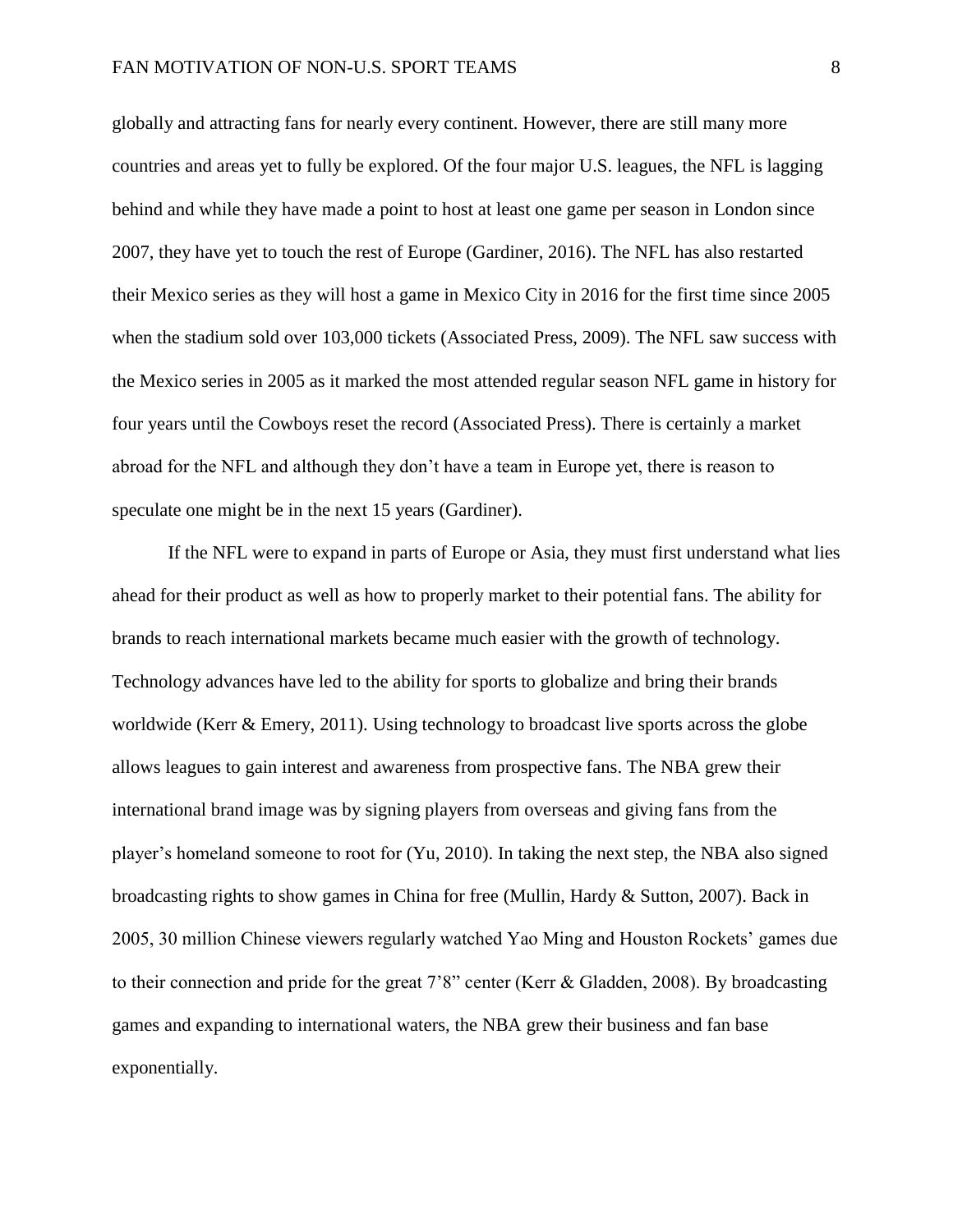Even though international fans are far away from the teams, their team is still close to their heart and can be labeled as "satellite supporters" (Kerr & Emery, 2011, p. 880). These satellite supporters shouldn't be taken lightly. "Real Madrid is valued at over \$3.6 billion and makes 60% of its merchandise revenue from international markets" (Kerr & Emery, 2011, p. 880). That number is up 10% from 2010 and will likely increase with the endless possibilities of global marketing in the world today.

As previously discussed under the "Fan Behavior" section, individuals form groups in order to meet their socialization needs. Satellite supporters are no different and follow the same principles of forming groups, however they must use various online mediums because of their locations abroad. Satellite supports use mediums such as fan forums, websites, fanzines (Fillis & MacKay, 2014) and social media to discuss their teams and interact with other fans. These values are similar to those of Americans and follow the similar principles.

The location of these satellite supports are also important for marketers to focus on when trying to grow their brands. Han, Mahony & Greenwell believe that the flattening of the sports world will force sport marketers to be prepared to "promote their teams to spectators in a wide variety of countries with different cultures" (2016, p. 262). Fans from different cultures will have different motivations and perceptions on marketing techniques when consuming sports, so it would be beneficial to heavily research cultural tendencies before entering a market. By comparing the cultures of Taiwan, Korea and United Kingdom (UK), there is data that supports the benefits for marketers to do their research.

As part of her research, Yu (2010) looked at several different countries to analyze their specific trends. For example, Yu noted that Taiwanese fans have a particular interest in elite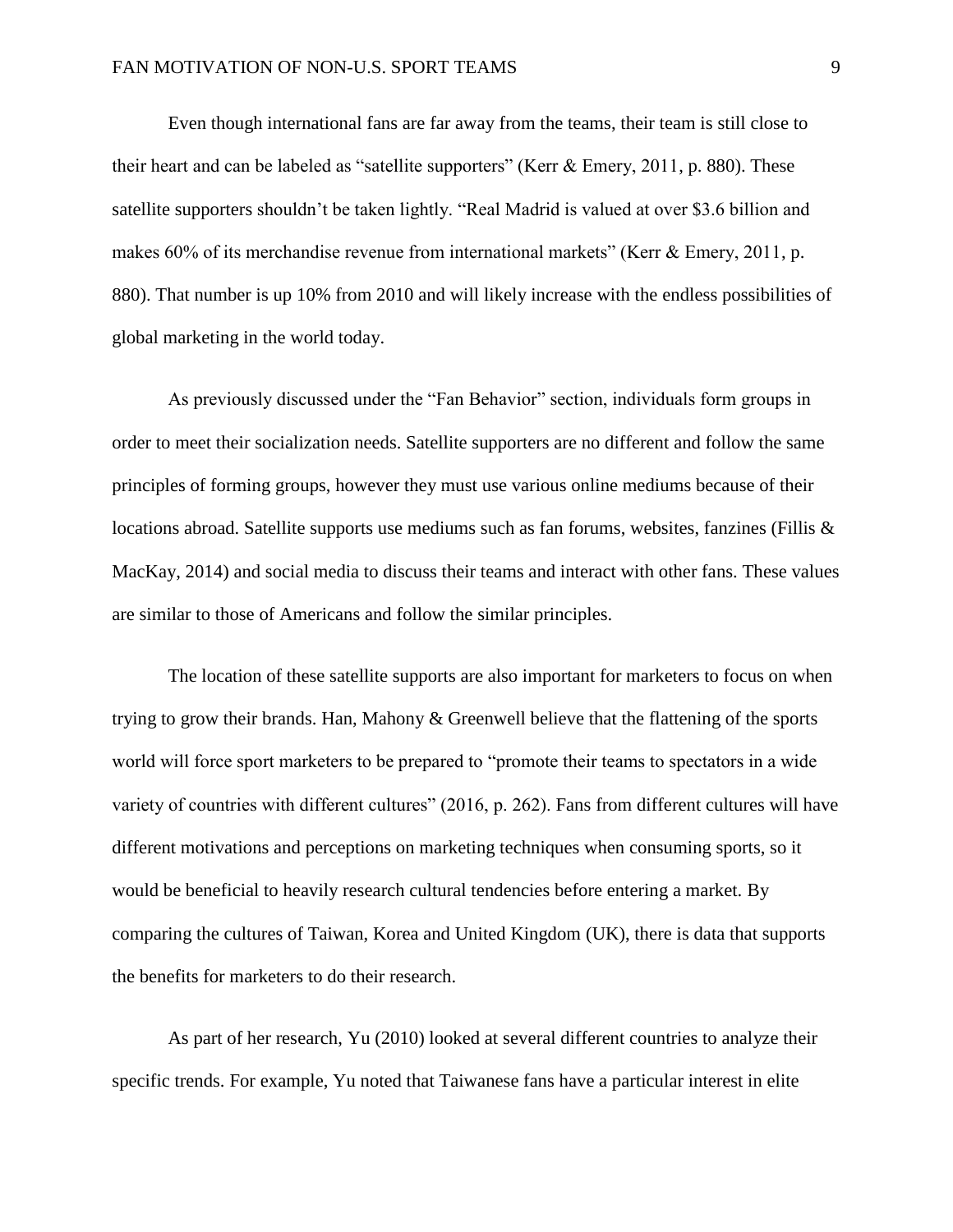NBA players such as Yao Ming, Michael Jordon, Kobe Bryant and Spencer Haywood because they've visited Taiwan to meet fans. From the Taiwanese perspective, they also follow specific MLB teams because of players such as Hong-Chih Kup and Chin-Hui Tsao playing for American professional baseball clubs. The results from these Taiwanese influences could be seen in increase attendance patterns to the US. Over 55,000 more Taiwanese residents visited the United States in 2007 compared to 2002 (Yu, 2010). The interactions with Taiwanese sports fans have opened up a market for both NBA and MLB teams to expand their business in.

Another country located in Asia, South Korea, has differing values than those of traditional American fans. Han, Mahony & Greenwell (2016) conducted a study of both American and Korean college students to reveal differences of fan motivations across varying cultures. Their findings concluded that Americans valued individualistic motivations (aesthetics, entertainment, escape, self-esteem and eustress) more so than Korean students. Americans also valued the collectivistic motivations (community pride, family bonding, team attachment and group affiliation) more so than Koreans, while Koreans only preferred play attachment (collectivistic motivation) more than Americans.

Finally, there are also differences in the motivations of United Kingdom sports fans versus those of American dissent. Due to their growing sports marketing of English Premier League soccer, the oldest tennis tournament in the world, Wimbledon, and their highly popular British Formula One Grand Prix, sport fandom and spectating are a significant aspect of culture in the UK (Parry, Jones & Wann, 2014). Parry, Jones & Wann (2014) conducted a study of students at a university in the UK to find out gender related consumption patterns and how impactful socialization was to participants. Differences in gender consumption resulted in males watching significantly more sporting events on television than females on a daily basis (51% of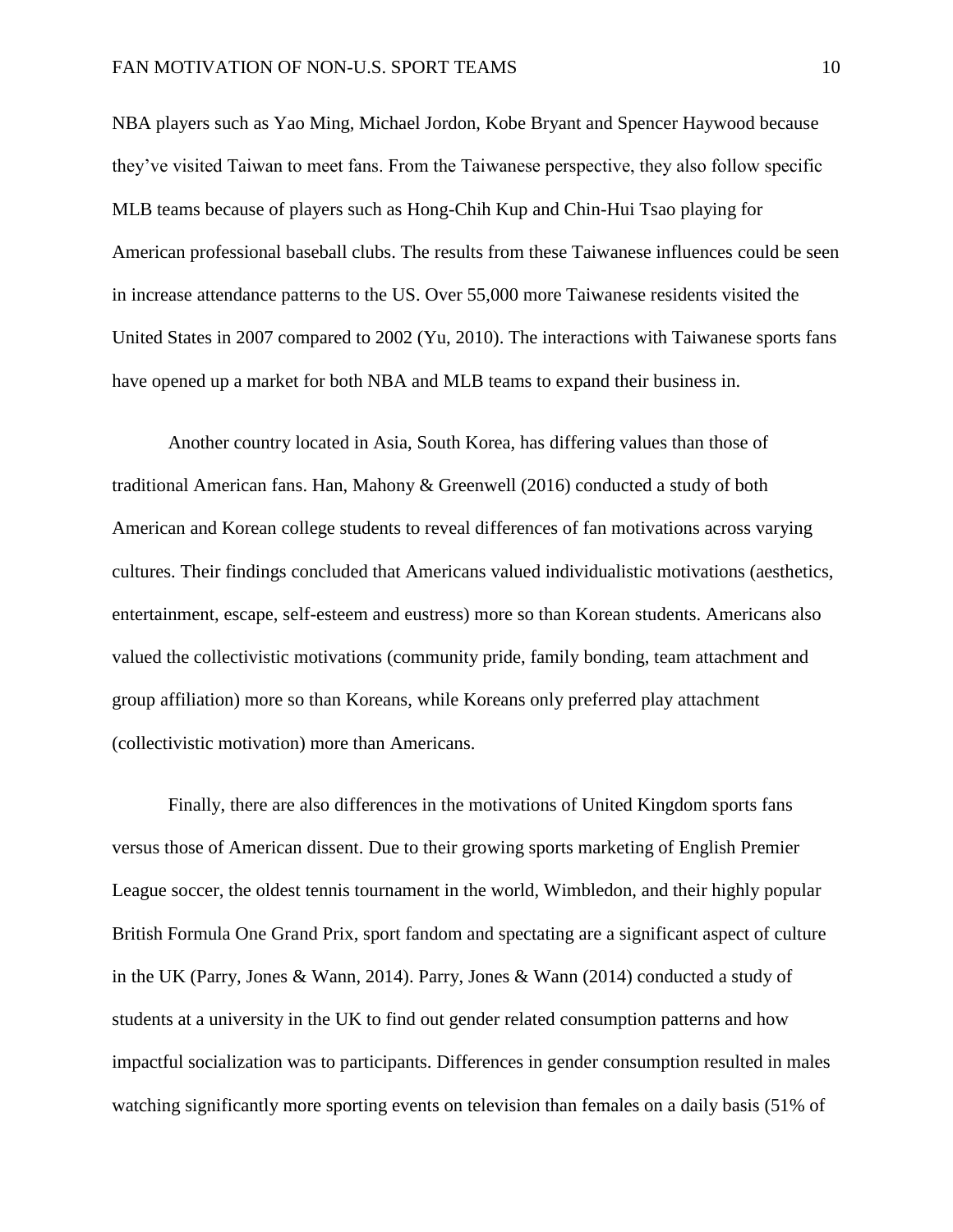male vs 8% of female), as well as 84% of males reporting that they discussed sports daily, compared to 33% of females. Moreover, their results also concluded that 66% of respondents said they are most influenced by their father as the single greatest socialization factor, followed by 11% said school influences them most and 9% said friend.

When comparing these cultures, each of them has their own unique factors that influence people of that culture more so than another culture. Understanding these motivational differences across various cultures is important when discussing sports fandom.

There's no disputing the large opportunities American sport leagues have overseas. Though there has been an effort to bring leagues like the NFL abroad, they have not full capitalized on these opportunities. From examples such as Manchester United and Real Madrid, it can be seen that these leagues have made their way into American culture and taken their brands international. Although it's something that takes time and development, NFL executives could follow the same path that the NBA has taken to grow their business. The NFL could include the key learnings from the English Premier League and other successful international leagues who have established themselves as a global brand. The important caution is to understand the cultural values and differences from American fans.

#### **Methods**

It's not yet understood why a fan who might not have ever been to a live game (let alone the team's country) be invested in an international team, when there are leagues and teams in the United States that offer the same sport. There is limited research on the motivational reasons why fans would choose to follow a team not located in their country, however it can be inferred that these reasons would be similar to the factors previously discussed. This leads to the purpose of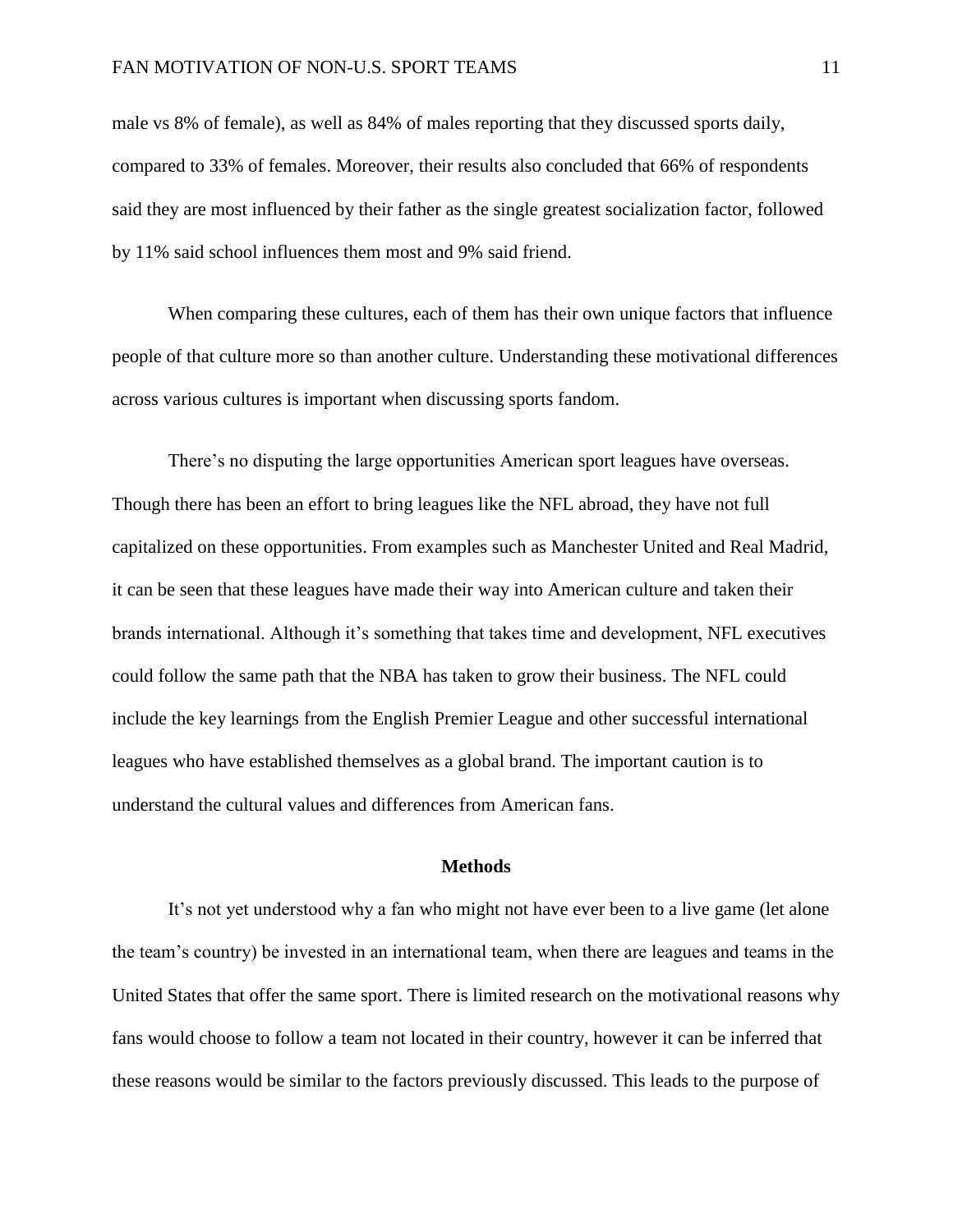this study which is to examine the motivational factors that influence Americans to be fans of non-United States based sports teams.

# **Design**

This explanatory research was conducted with the goal of describing why certain fans choose to follow a sports team that is not located in their current country. Research has previously been done regarding fan motivations, however it has yet to be fully developed on an international level, coming from American's perspectives. Furthermore, this research hoped to explain why American sports fans seek fandom from a foreign team/league when there are team's options in their own country. In order to gather this data, a 13 question survey was created.

# **Sample**

The study sample was compiled of individuals in a college community from a small school in the northeast of the United States. A survey was delivered via email to 1500 random students on campus to minimize bias. A college campus provided people from diverse backgrounds and various levels of fandom to participate in the study. The survey contained questions in order to filter out any participants who do not identify with a non-United States sports team. After participants acknowledged they identify with a non-United States sports team, they continued on to the rest of the survey.

# **Data Collection**

The data collected was primary, with a mix of both qualitative and quantitative data. There was a range of different possible answers, with some being open-ended, while the majority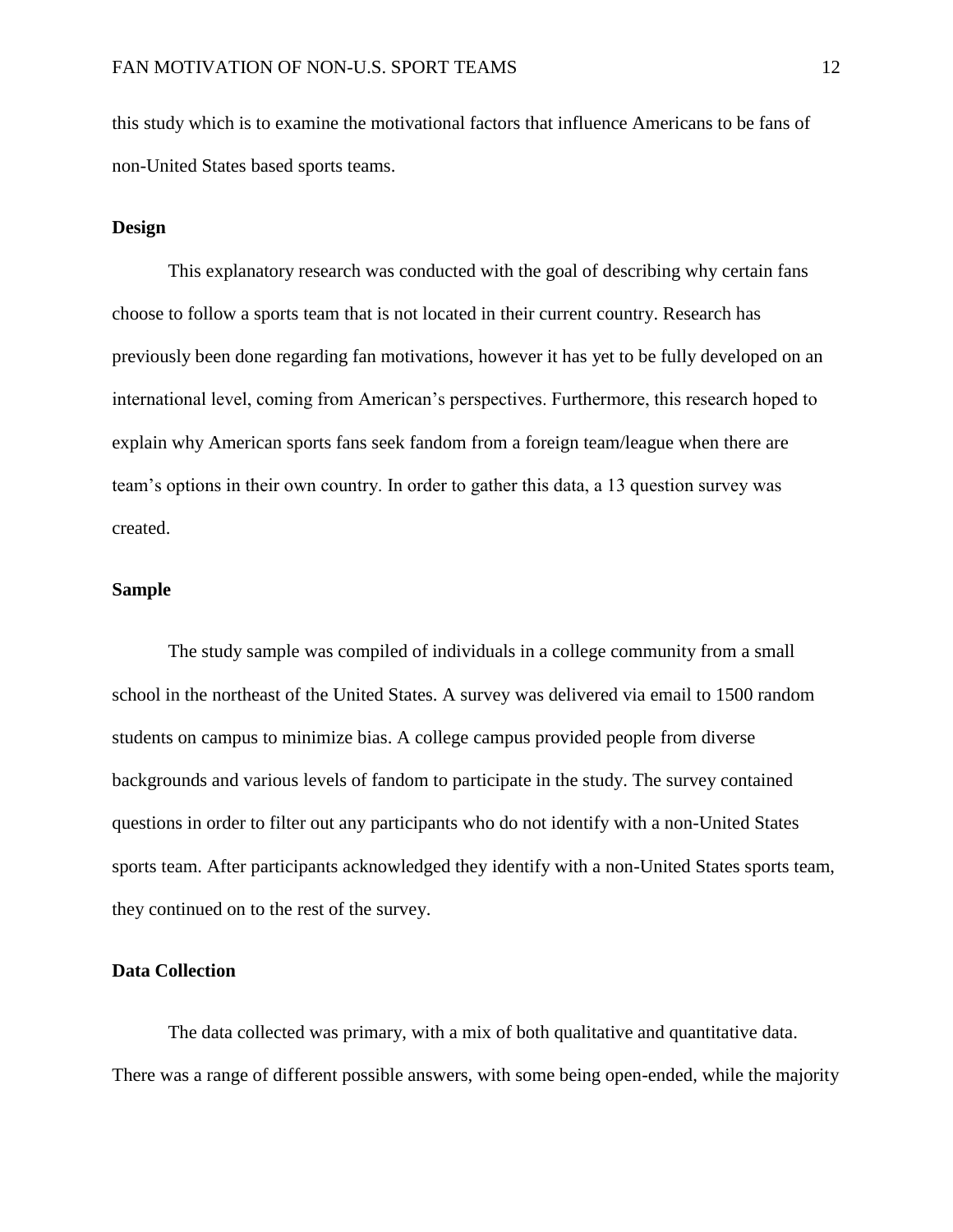were either measured by a nominal or interval scale.

For this study, an international fan refers to Americans who identified with a non-US sports team (e.g. any team from the English Premier League). Fan motivation variables were broken down into four different categories: team related, organization related, market related (Kerr & Gladden, 2008) and individual related. Team related variables included star players (defined as a small group of popular players or single player influencing fans to follow the team) and star coaches (defined as a highly reputable, well-known coach). Organization related variables included the league (defined as the league that teams participate in) and the colors or logo (defined as the team colors or distinct logo). The market related variables included geographic location (defined as where the team is located) and media coverage (defined as the amount of games that are televised or internationally broadcasted). The individual related variables included visiting the city/country (defined as visiting the city or country that the team plays in), family member influence (defined as the influence from a family member or relative), in order to join a fan group (defined as the desire to join a social fan group) and US tour (defined as seen the team play while they toured the US). Other individual variables (aside from the fan motivational factors) measured throughout the survey were: type of fan (defined as the level of fandom associated with a team), the amount of games watched preseason (as a percentage of one total season), subscription of a TV package (defined as paying a monthly/ yearly fee to watch specifically the international team play) and location of where games are watched (defined as the preferred location to watch their team play on TV). Finally, respondents were asked to provide their age and gender.

For the purpose of this study, a five-level fandom model was created based off of the three-level system that Kwon & Trail used (previously discussed under the "Fan Behavior"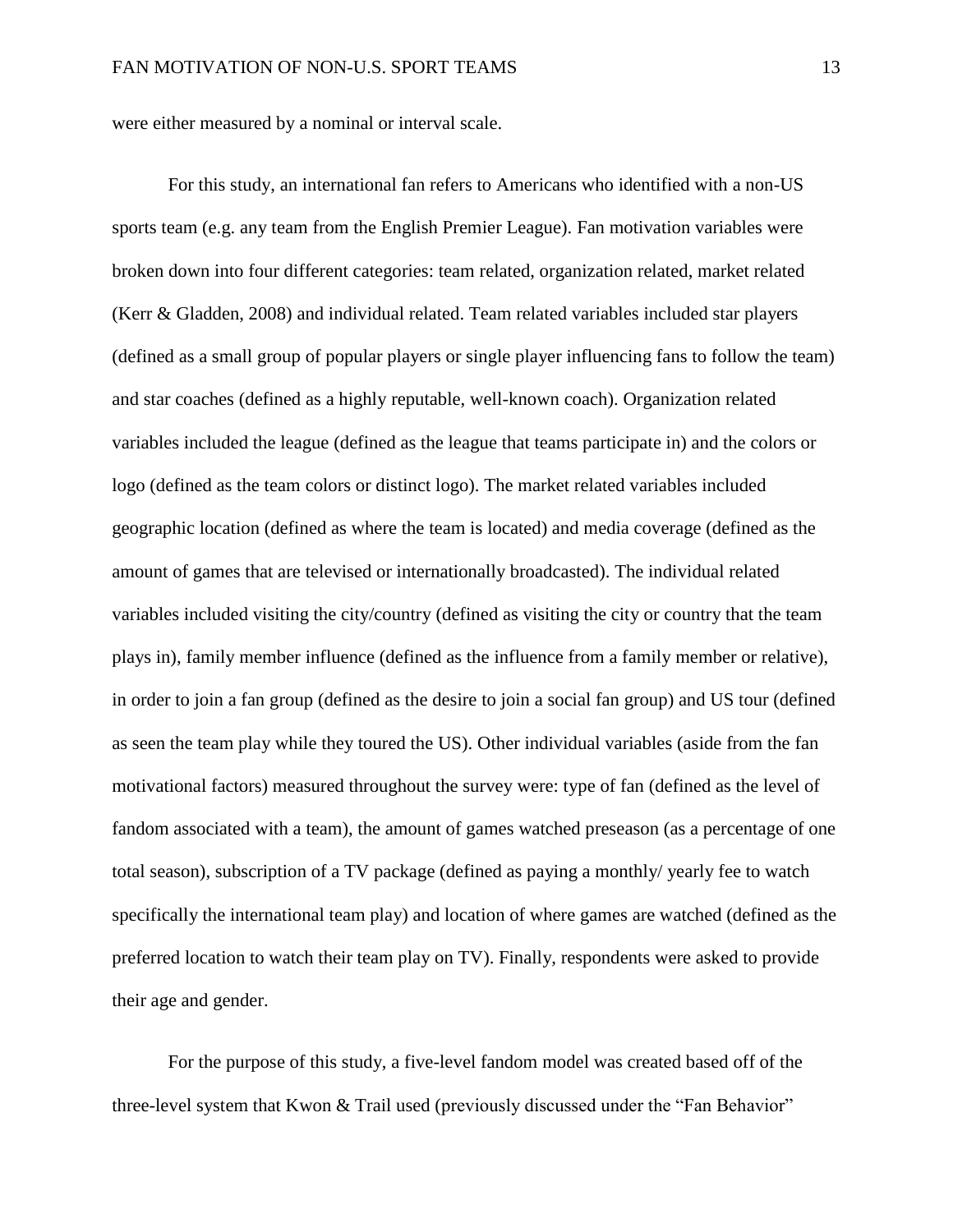# FAN MOTIVATION OF NON-U.S. SPORT TEAMS 14

section). Two additional levels allowed for more specific responses and allowed respondents to categorize themselves according to their true fandom level. The five-level model is broken down as: 1) social fan, 2) focus fan, 3) average fan, 4) dedicated fan and 5) die-hard fan.

A social fan defined in this study enjoyed watching games and hanging out with friends. They didn't necessarily care if the team wins or loses but rather just wanted to socialize with others. A focus fan defined in this study hoped their team would win, but might have changed their team if the team didn't win consistently. An average fan defined in this study was a fan of one team. They followed the team on social media and watched a few games but didn't always make them a priority. A dedicated fan defined in this study loved their team and watched close to all of their games. They followed the team on social media, along with players or staff. Lastly, a die-hard fan defined in this study planned their schedule around the team and watched every game. This fan could name nearly everyone on the team and followed them intensely on social media.

# **Analysis**

The survey was open for two weeks and was available to be accessed anytime within the time frame through the survey link. After the data was imported into statistical software (SPSS), the mean and mode were calculated for every variable. Frequency tables were also used in order to breakdown the results further and evaluate responses in percentage form. In addition to those descriptive statistics, several variables were analyzed through inferential statistics. The level of fandom was used in an ANOVA with all nine of the fan motivation factors that were measured on an interval scale. Additionally, cross tabulations were conducted with the demographic variables. Both age and gender were compared to the type of sport followed, as well as the level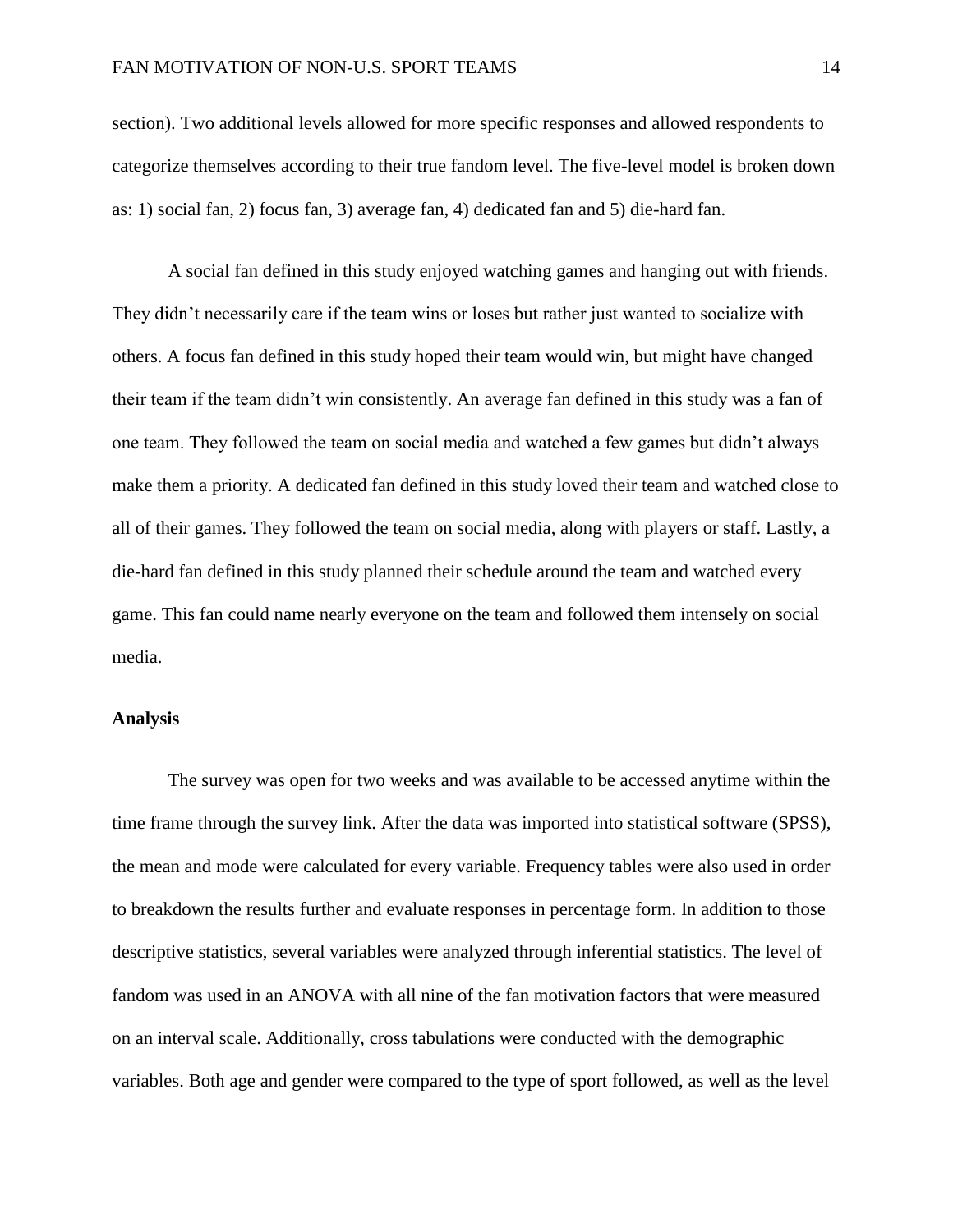of fandom.

#### **Results**

There was a total of 60 respondents to the survey that was sent out via email to a random sample of 1500 students. Of the 60 respondents, only 29 submitted usable data and entered in SPSS for analysis. There were two respondents who did not consent to taking the survey and resulted in the immediate conclusion of their survey. There were 22 respondents who indicated they were not fans of international sports teams (excluding Canadian franchises of U.S. sport leagues) so they, too, were immediately sent to the conclusion of the survey. There were several missing data entries for the remaining 36 respondents, so 7 entries were deleted before analysis.

The survey had 21 (75%) male respondents, while there were 8 (25%) females. 97% (n=26) of respondents were of the typical college age demographic (18-22). The most frequently occurring age was 21 years old (n=8), while there was only one respondent who was 25 or older. The final results found that 86% of respondents were fans of an international soccer team, while the next closest sport followed was hockey, at 7% (n=2). Respondents watched an average of 42.76% of their favorite international teams' games and this sample was most likely to watch a game at their own house, as opposed to their friend's house, a bar or team supporters bar. 69% of the respondents have never seen their favorite international team play a game in person. 14 people said they consider themselves a "dedicated fan" while no respondents said they were a "die-hard" fan.

An ANOVA was used to determine that, on average, there was significant difference in wanting to join a fan group with respect to level of fandom,  $F(2,25) = 6.301$ ,  $p < .05$ . Bonferroniadjusted alpha of .0125 was used. Additionally, 63% of females responded that they'd consider themselves a "dedicated fan", while only 43% of males selected "dedicated fan".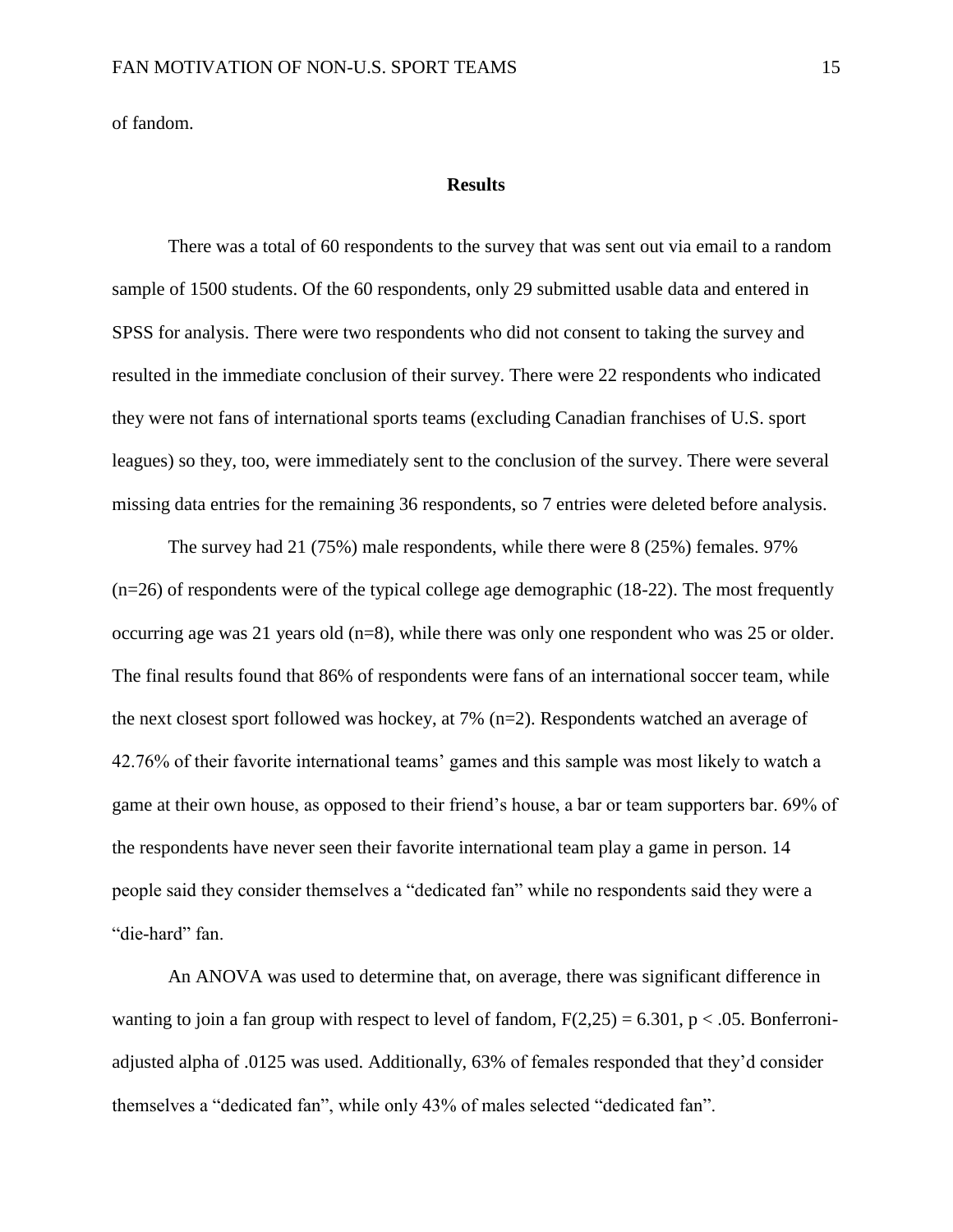# **Discussion**

 The study measured several different aspects of fan motivation and why fans chose to follow an international team. There were a total of nine different fan motivational factors that were measured. Of those nine, the factor that respondents most agreed to was that they started to follow their favorite team because of a player or coach that they liked. This shows how important the addition of star players or coaches are to a team's brand. The two most frequently named teams from the study were Real Madrid and FC Barcelona. Both teams play in the Spanish soccer league called La Liga and regularly finish in the top part of their league. Six respondents said that Real Madrid was their favorite team, while three said their favorite team was FC Barcelona. This aligns with the star player or coach factor, because two of the best and well known soccer stars, Cristiano Ronaldo (Real Madrid) and Lionel Messi (FC Barcelona), play for each of those teams.

 The second most frequently answered motivational factor was based on the location of where the team plays. There are many aspects of the city or country that the team plays in that would influence someone to become a fan of their team, such as the country's history, family lineage, the geographical location, among others. Rounding out the top three motivational factors is the league in which the teams participate. Respondents were allowed to write out their favorite teams in the survey. There was a total of 27 responses to this question and every single team that was listed, was from the highest level in the country's respective championship. For example, the English Premier League is the highest level of British soccer but there are lower levels that make up the English Football League. All the responses referring English soccer were involving a team that plays in the Premier League. This is the same for La Liga (Spanish soccer), Serie A (Italian soccer) and Bundesliga (German soccer). The means of all three of the top factors were very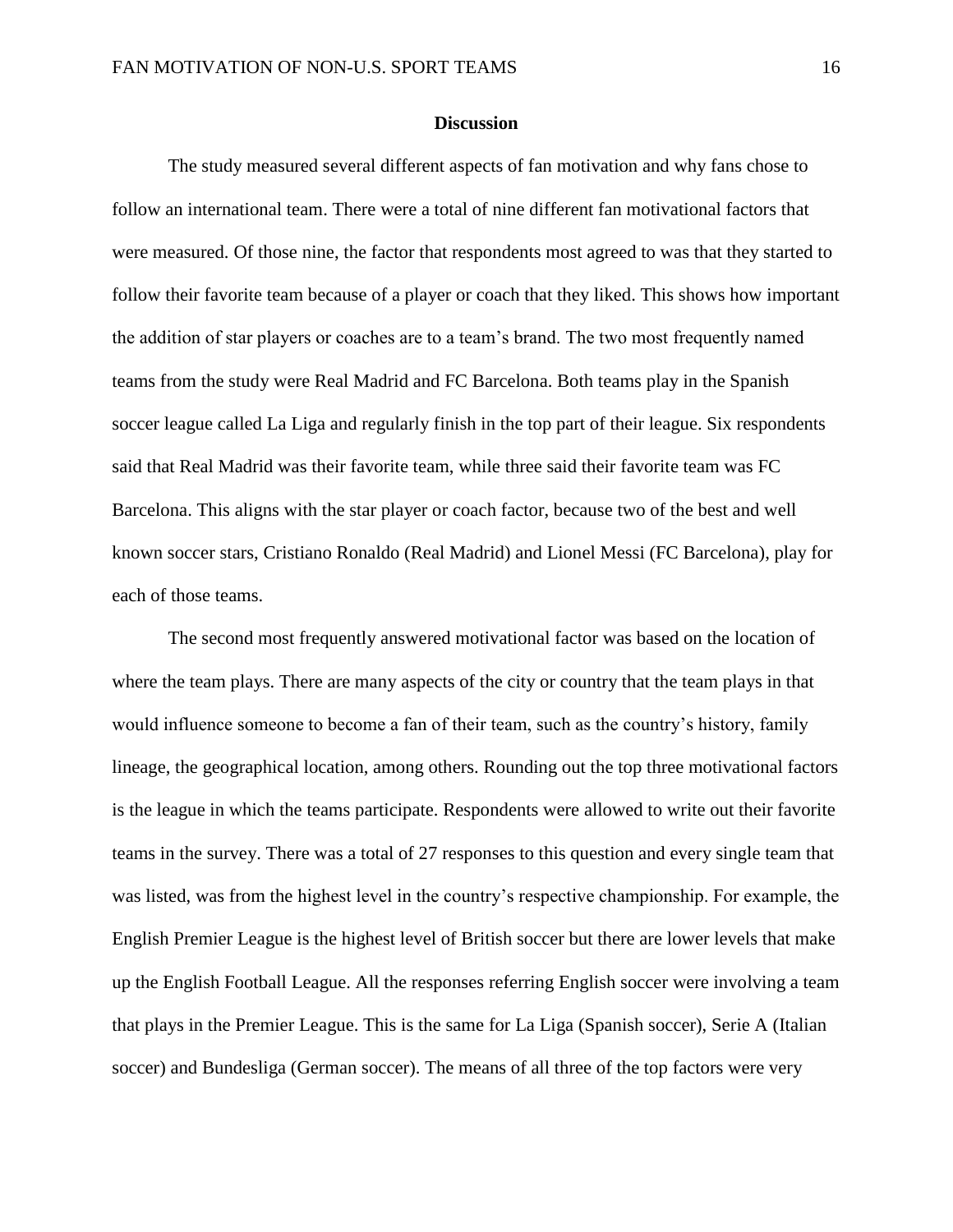close (within a .07 mean of each other) while the fourth highest, team color/ logo, had a mean that was .59 away from the league factor.

There was a high percentage of fans (86%) who responded saying the international sport they most follow is soccer. This isn't very surprising considering soccer's commonly referred to as the "Most Popular Sport in the World" so it would make sense that it was also the most frequently chosen sport in the survey. The second highest followed sport was hockey. Although the NHL is the highest level of hockey in the world, many of the players are not from the United States, and instead were born in countries such as Canada or Russia (both of which frequently place top three in the Olympics). With that being said, it is reasonable to conclude that because a lot of talent comes from other parts of the world, high level hockey fanatics will follow teams and players that don't reside in the U.S. and follow their journey to the NHL. There were also respondents who said they followed more of the non-traditional U.S. sports, such as rugby or sailing that have a larger impact in sports societies outside of the U.S.

Fans reported that they only watch 42.76% of their favorite team's games, which is a lower number than originally expected. There are certainly several factors that could have played a role in this statistic, such as the time of game, ease of access to watch games or simply that they had other things going on during the games. Only 7% (n=2) of fans personally subscribed to an extra television package in order to watch their team play. This means they either watch the games with a friend or relative that does subscribe, they go to a bar or restaurant that shows the games, or they are streaming the games online from an illegal service. This sample also said they are most likely to watch the games at their house, rather than a friend's house, a bar or team supporters bar.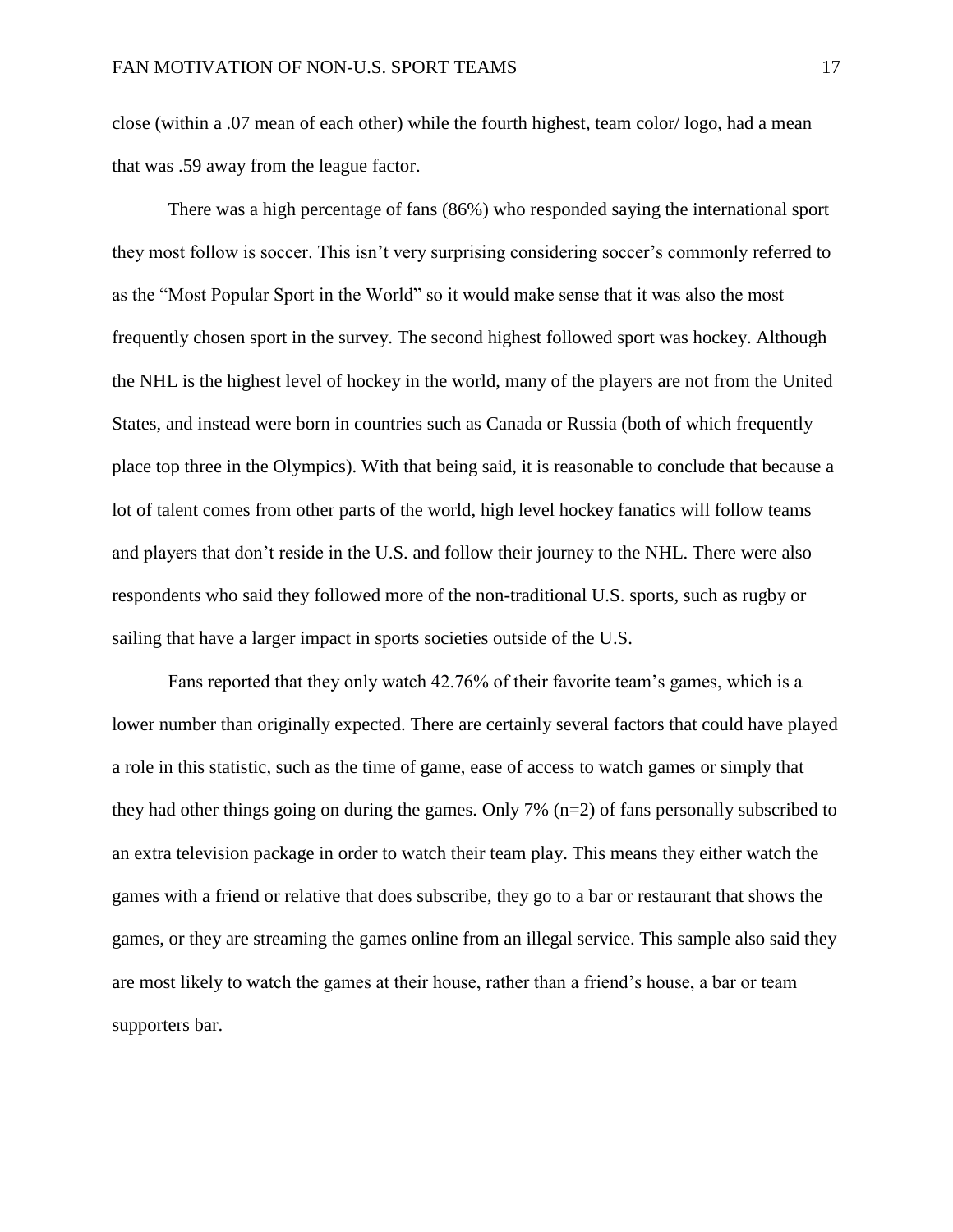As expected, there was a high percentage of fans who have never seen their team play in person. As a result, the motivational factors even more important for teams. If international fans have never experienced their favorite team's games live, franchises have to make sure they are drawing in international fans with the players/coaches signed or through the league they play in, while also providing a lot of media content for non-domestic fans to connect with.

The majority of respondents labeled themselves as being either average or dedicated fans (83%, n=24), while not one called themselves a die-hard fan. Strange times for games, combined with being thousands of miles away might have resulted in the lack of die-hard fandom. Although there weren't any die-hard fans, average and dedicated fans watch more than half of the games and can name a large amount of the team. They won't necessarily watch every game, but they will certainly keep up with their teams and tune in when given the opportunity.

Many of the results from this study were supported by the background information that was previously studied and known. It's essential for teams to develop their brand equity in order to reach fans in the international markets (Kerr & Gladden, 2008). High brand equity results from having a mix of the following factors, all of which were measured in some way throughout the study: high caliber talent, colors and logos that are recognizable worldwide, competing in the highest level and being located in a popular city. Kerr & Gladden estimated that 30% of non-European soccer fans will follow a specific club because they like an individual player (2008). From this study, 79% (n=23) of respondents at least "somewhat agreed" that star players influenced their motivation to become a fan of their respective teams. This statistic shows the importance of signing big name players and how that will increase the number of international fans that a team receives.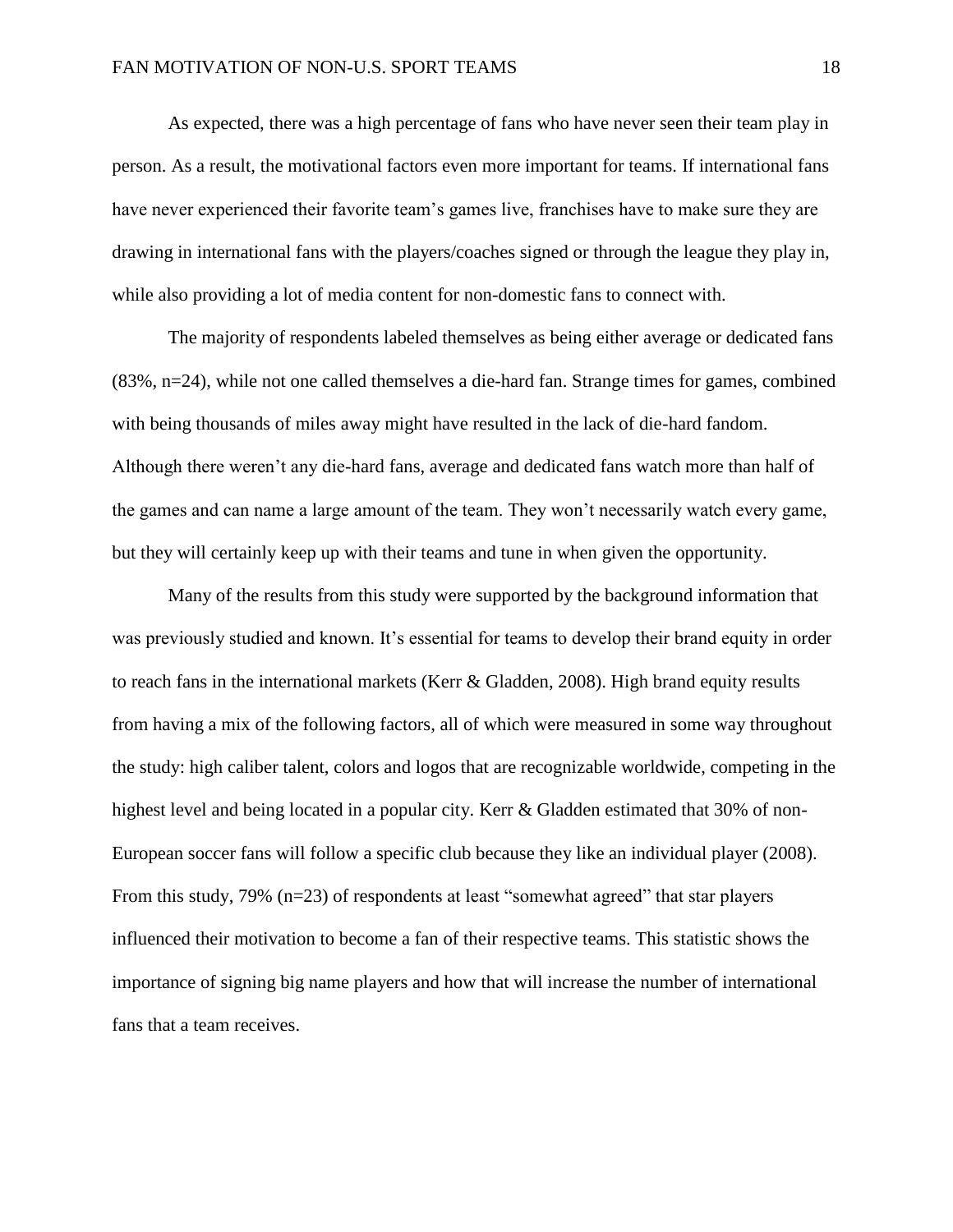Fandom levels certainly vary depending on the individual, so it's hard to generalize all international fans, but it takes a high level of commitment in order to follow along with a franchise that doesn't play close to home. Having 48% of fans label themselves as a "dedicated fan" illustrates the high level of involvement that international fans have with their favorite team. Even if that means waking up early on Sunday mornings to watch their team, fans will alter their lifestyles in order to integrate their team into their schedules (Fillis & Mackay, 2014). The higher levels of fans will watch their team play more and buy more merchandise than lower levels (Kerr & Emery, 2011). Five of eight (63%) females labeled themselves as dedicated fans, while nine of 21 (43%) males labeled themselves the same. Furthermore, 63% of women have seen their favorite team play 1-2 games, while only 14% of males have seen a game in person. It can be seen that the higher levels of fandom result in a higher percentage of fans attending live games.

Contrary to the background information was the lack of need for fans to be involved with supporter groups. Dwyer, Greenhalgh & LeeCrom found that fans with higher levels of fandom will ultimately result in forming support groups because they want to interact with like-minded individuals (2015). The results from this study found that fans prefer to watch from their house or a regular bar, as opposed to a bar that supports their specific team.

# **Limitations and Delimitations**

The sample of the study was limited based on the college's size and availability of access to the population. Of the roughly 2,300 undergraduate students, the survey was sent out to 1,500 of them. There was a low response rate of 60 people, but that was because of the specific wording used to eliminate potential respondents who didn't meet the criteria of an international fan.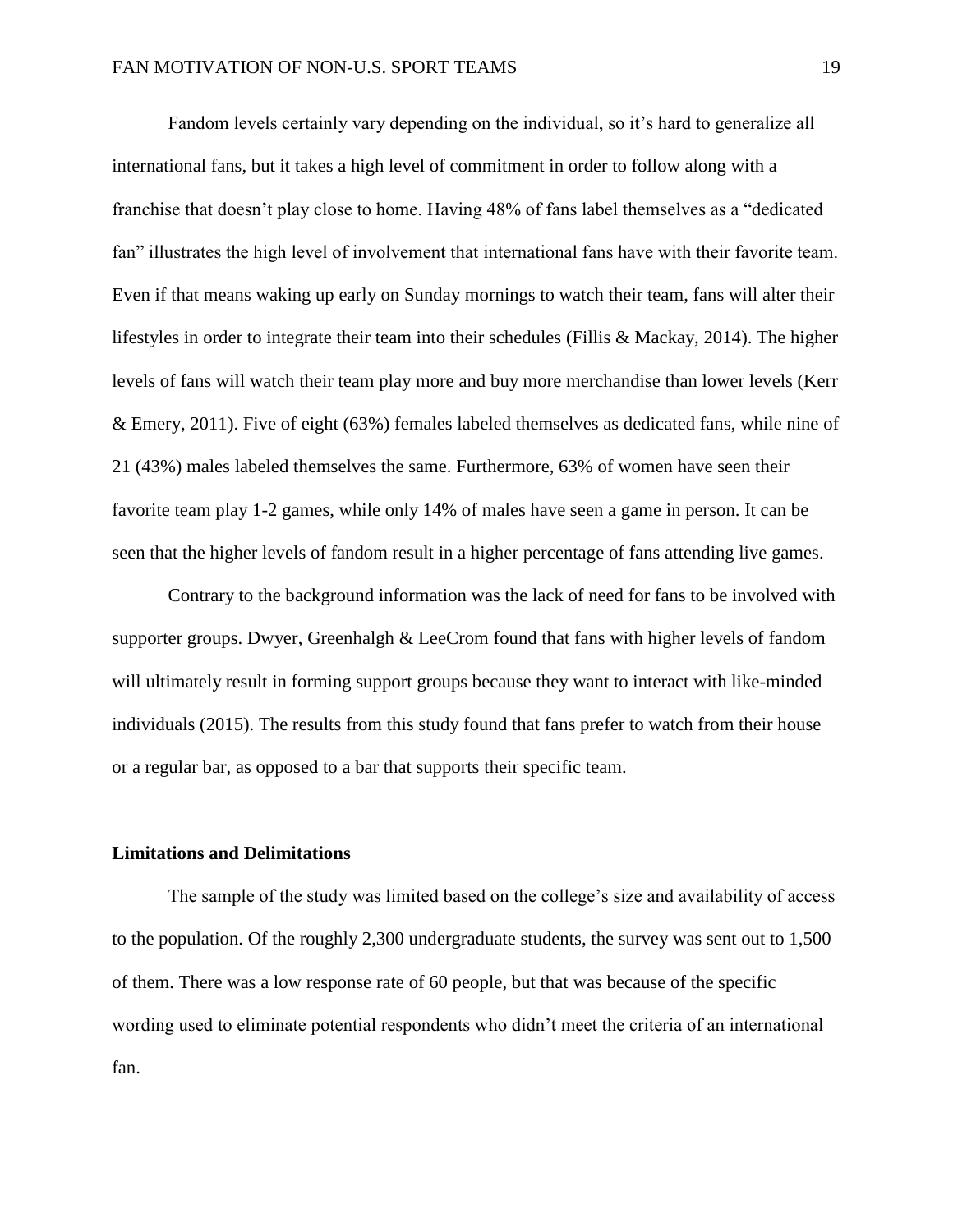There were several respondents who said they were not international fans excluding the Canadian franchises of US sport leagues, so they were directed to the conclusion of the survey. It was important to only have respondents who supported a team that didn't affiliate with US sports leagues. Additionally, there were responses that were incomplete, thus resulting in the deletion of their submission.

Social media has been growing rapidly around the world and this provides various ways for fans to consume sports. Marketers should be aware that international fans will follow sports through various media outlets and view more content that teams put out in order to fill their fandom needs. Future research should involve more of the media aspect to international fans and how the use of social media influences how fans consume their sport and how that leads to their fandom.

# **Conclusion**

 When trying to grow a team or league internationally, based on the results of this study, it is important to sell the star player and coach to create fan favorites among the international communities. This will help teams build their brand equity while abroad and grow their business within the communities. The other factors for teams to keep in mind is the physical location of their team and if that is relevant abroad. A team from New York City is much more likely to have presence internationally than a team in Ohio. This is due to the millions of tourists visit NYC each year, which creates memories and ties to that city for potential fans. Lastly for motivational factors, it's important that these teams are playing in the highest level, because otherwise people won't be as interested in lower level professional franchises or semi-pro teams.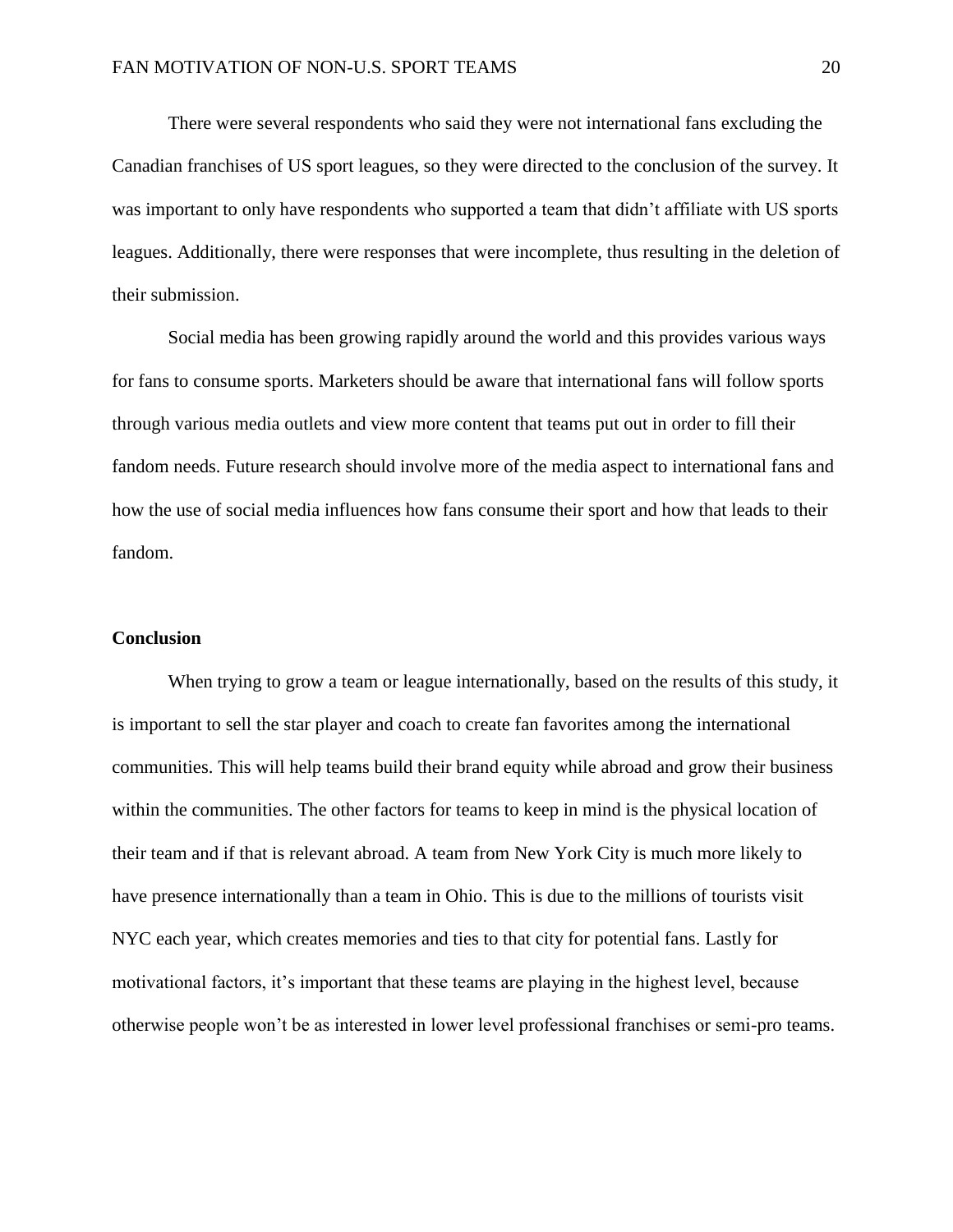Sports marketers shouldn't underestimate the power that females can have in the sports world and target them more often. As seen in this study, there was a higher percentage of dedicated female fans than males, which should be used to the marketers advantages.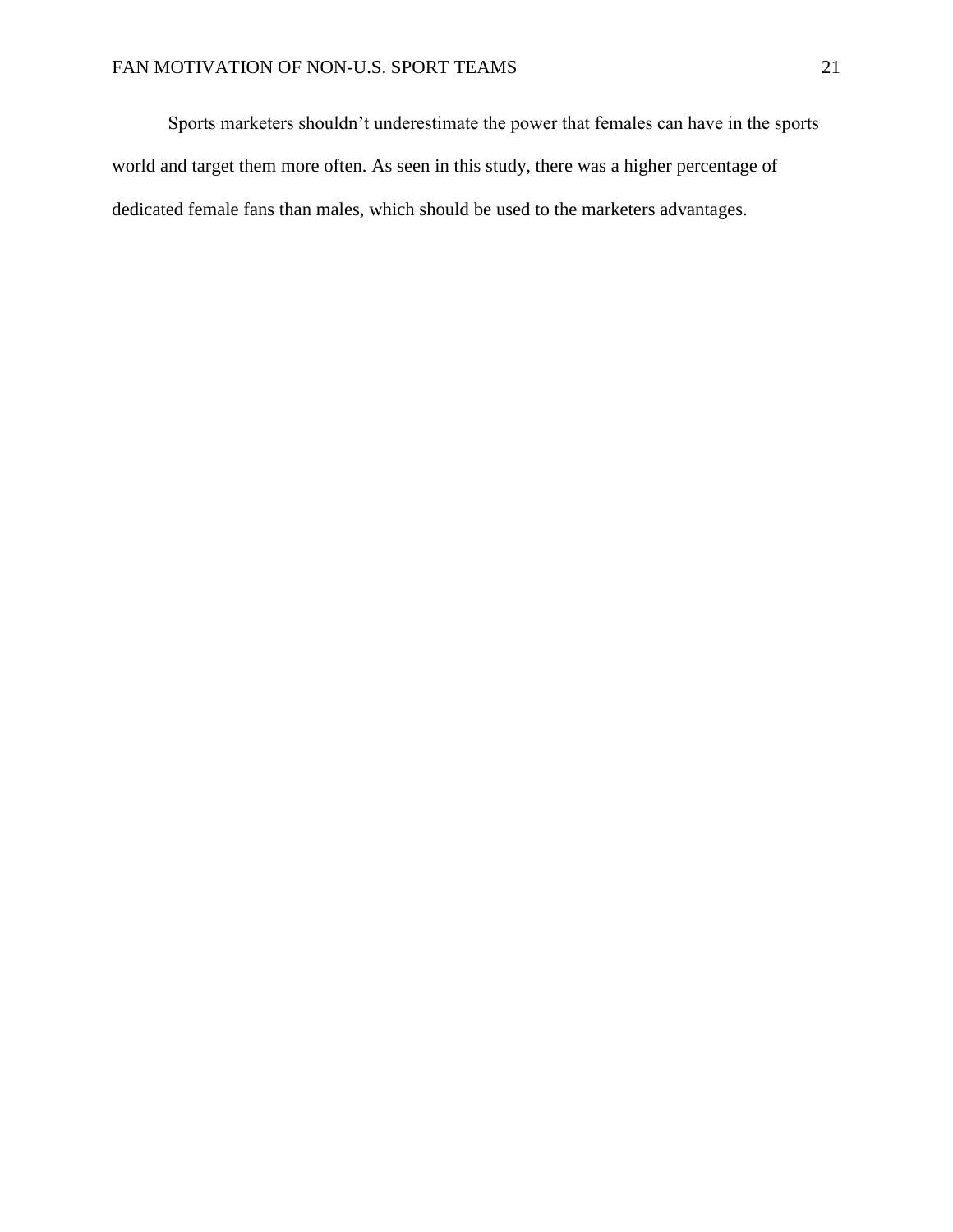# References

- Al Ganideh, S. F., & Good, L. K. (2015). Cheering for Spanish clubs: Team identification and fandom of foreign soccer clubs (The case of Arab fans). *International Journal of Sport Psychology*, *46*(4), 348-368.
- Associated Press. (2009). NFL regular-season-record crowd of 105,121 sees Giants-Cowboys. *NFL.com.* Retrieved from

[http://www.nfl.com/news/story/09000d5d812c91b4/article/nfl-regularseasonrecord](http://www.nfl.com/news/story/09000d5d812c91b4/article/nfl-regularseasonrecord-crowd-of-105121-sees-giantscowboys)[crowd-of-105121-sees-giantscowboys.](http://www.nfl.com/news/story/09000d5d812c91b4/article/nfl-regularseasonrecord-crowd-of-105121-sees-giantscowboys)

- Dwyer, B., Greenhalgh, G., & LeCrom C. (2015). Exploring fan behavior: Developing a scale to measure sport eFANgelism*. Journal of Sport Management, 29*(6), 642-656.
- Esmonde, K., Cooky, C., & Andrews, D. L. (2015). "It's supposed to be about the love of the game, not the love of Aaron Rodgers' eyes": Challenging the exclusions of women's sports fans. *Sociology of Sport Journal*, *32*(1), 22-48.
- Fillis, I., & Mackay, C. (2014). Moving beyond fan typologies: The impact of social integration on team loyalty in football. *Journal of Marketing Management*, *30*(3-4), 334-363.
- Funk, D., Lock, D., Karg, A. & Pritchard, M. (2016). Sport consumer behavior research: Improving our game. *Journal of Sport Management, 30* (2), 113-116.
- Gardiner, B. (2016). London calling. *Sports Illustrated*, *124*(1), 40-42.
- Han, D., Mahony, D. F., & Greenwell, T. C. (2016). A comparative analysis of cultural value orientations for understanding sport fan motivations. *International Journal of Sports Marketing & Sponsorship, 17(3)*, 260-276.

Hyatt, C. G., & Foster, W. M. (2015). Using identity work theory to understand the de-escalation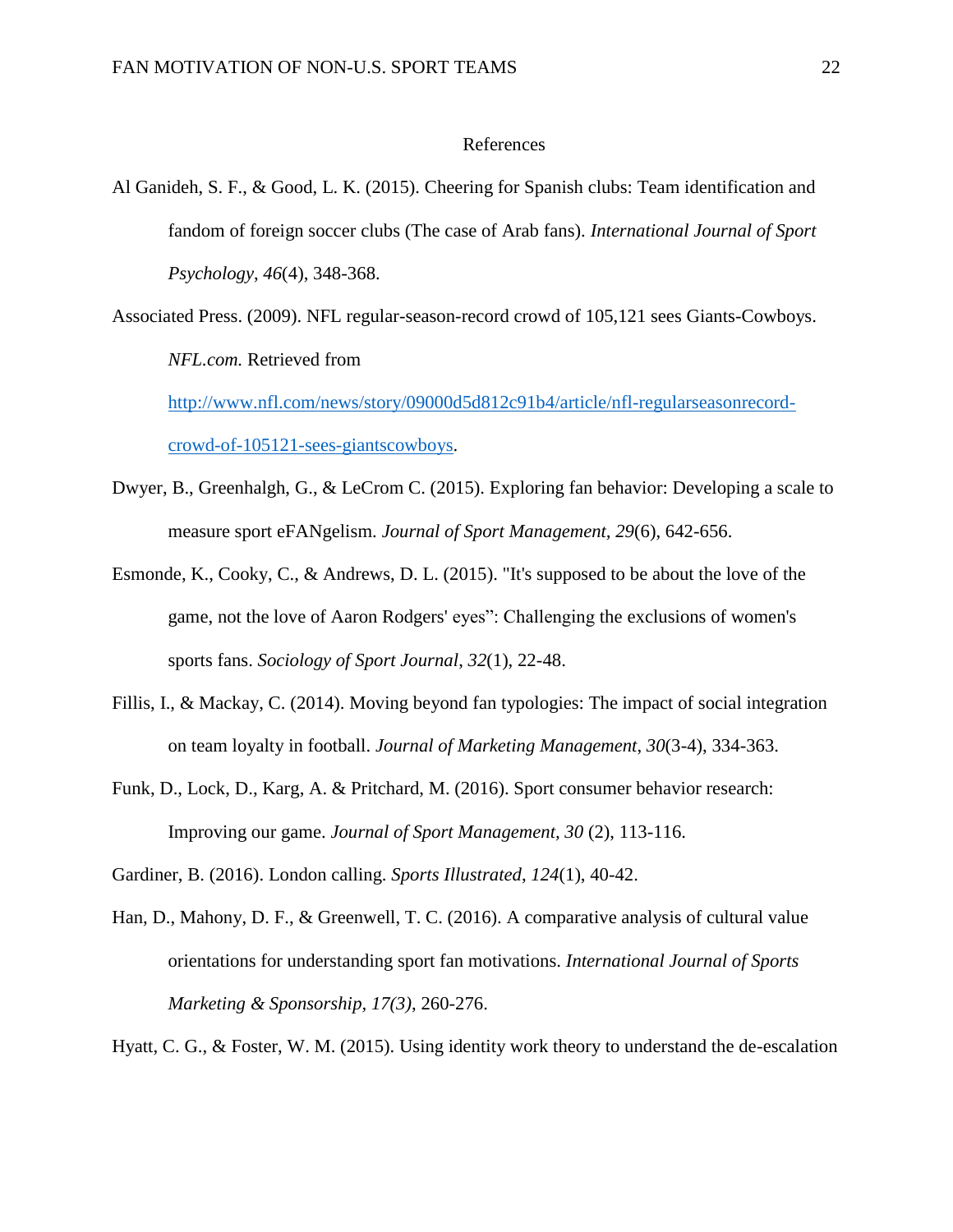of fandom: A study of former fans of National Hockey League teams. *Journal of Sport Management*, *29*(4), 443-460.

- Kerr, A. K., & Gladden, J. M. (2008). Extending the understanding of professional team brand equity to the global marketplace. *International Journal of Sport Management and Marketing, 3(1/2),* 58-77.
- Kerr, A. K., & Emery, P. R. (2011). Foreign fandom and the Liverpool FC: A cyber-mediated romance. *Soccer & Society*, *12*(6), 880-896.
- Kwak, D. H., Kim, Y. K., Hirt, E. R. (2011). Exploring the role of emotions on sport consumers' behavioral and cognitive responses to marketing stimuli. *European Sport Management Quarterly, 11* (3), 225-251.
- Kwon, H., & Trail, G. (2001). Sport fan motivation: A comparison of American students and international students. *Sport Marketing Quarterly*, *10*(3), 147-156.
- Martin, L. & Goldman, M. M., (2015). A process model of sport fan detachment. *African Journal for Physical, Health Education, Recreation & Dance, 21* (3:2), 1030-1044.
- Mills, B. M., & Rosentraub, M. S. (2014). The National Hockey League and cross-border fandom: Fan substitution and international boundaries. *Journal of Sports Economics*, *15*(5), 497-518.
- Mills, B. M., Winfree, J. A., Rosentraub, M. S., & Sorokina, E. (2015). Fan substitution between North American professional sports leagues. *Applied Economics Letters*, *22*(7), 563-566.
- Millward, P., & Poulton, G. (2014). Football fandom, mobilization and Herbert Blumer: A social movement analysis of F.C. United of Manchester. *Sociology of Sport Journal*, *31*(1), 1- 22.

Mumcu, C., Lough, N., & Barnes, J. (2016). Examination of women's sports fans' attitudes and